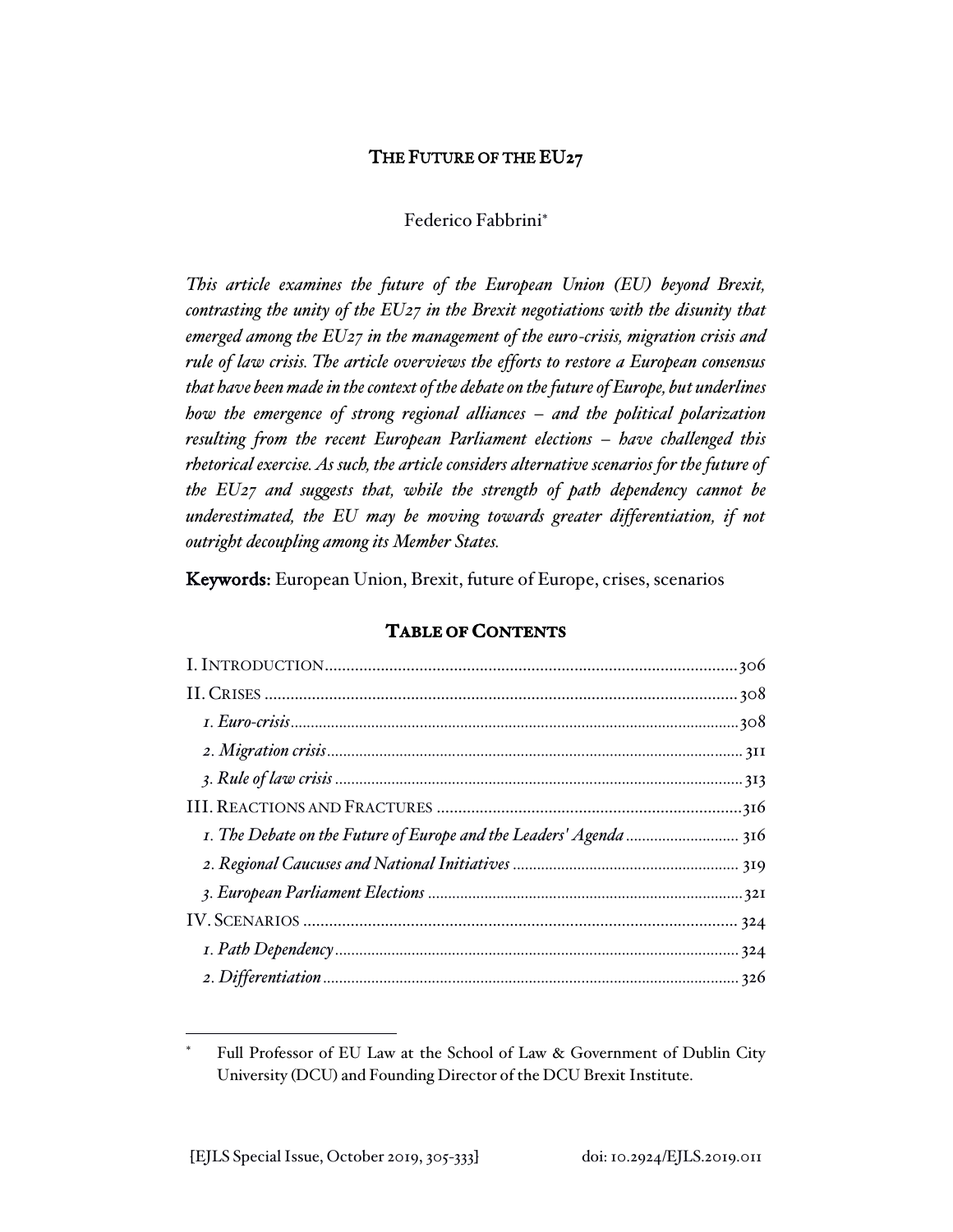# I. INTRODUCTION

One of the most remarkable aspects of Brexit – the decision of the United Kingdom (UK) to withdraw from the European Union (EU) – has been the degree to which the 27 other Member States of the EU (EU27) have been united in their dealings with the UK. Contrary to the expectations of some, the EU27 have never divided during the Brexit negotiations. With the marginal exception of Italy's legal challenge against the EU Council decision to relocate the European Medical Agency from London to Amsterdam, rather than Milan<sup>1</sup> – the EU Member States have remained consistently united, delegating all Brexit talks to the ad hoc European Commission Article 50 Task Force, and backing the work of the Chief Negotiator Michel Barnier.<sup>2</sup> Yet, one would be mistaken to believe that the unity of the EU27 vis-à-vis the UK reflects a generally high level of harmony within the EU. In fact, during the two-year Brexit negotiations, tensions and contrasts among the EU27 have actually increased in a number of policy areas. Besides Brexit, the EU has recently faced several other important crises – from the eurocrisis, to the migration crisis, and the rule of law crisis – which have tested the integrity of the Union, and raised urgent questions on the future of Europe.

The purpose of this article is to explore the future of Europe beyond Brexit, examining the centrifugal pressures that recent crises have exerted on the EU27 and reflecting on the challenges that this poses for the future of European integration. In particular, the article focuses on the deep wounds that the euro-crisis, the migration crisis and the rule of law crisis have left in the fabric of the Union, highlighting growing divisions among the EU27 in

See Regulation (EU) 2018/1718 of the European Parliament and of the Council of 14 November 2018 amending Regulation (EC) No 726/2004 as regards the location of the seat of the European Medicines OJ [2018] L291/3.

See European Council Conclusions, EUCO XT 20015/18, 25 November 2018, §3 (thanking 'Michel Barnier for his tireless efforts as the Union's chief negotiator and for maintaining the unity among EU27 Member States throughout the [Brexit] negotiations').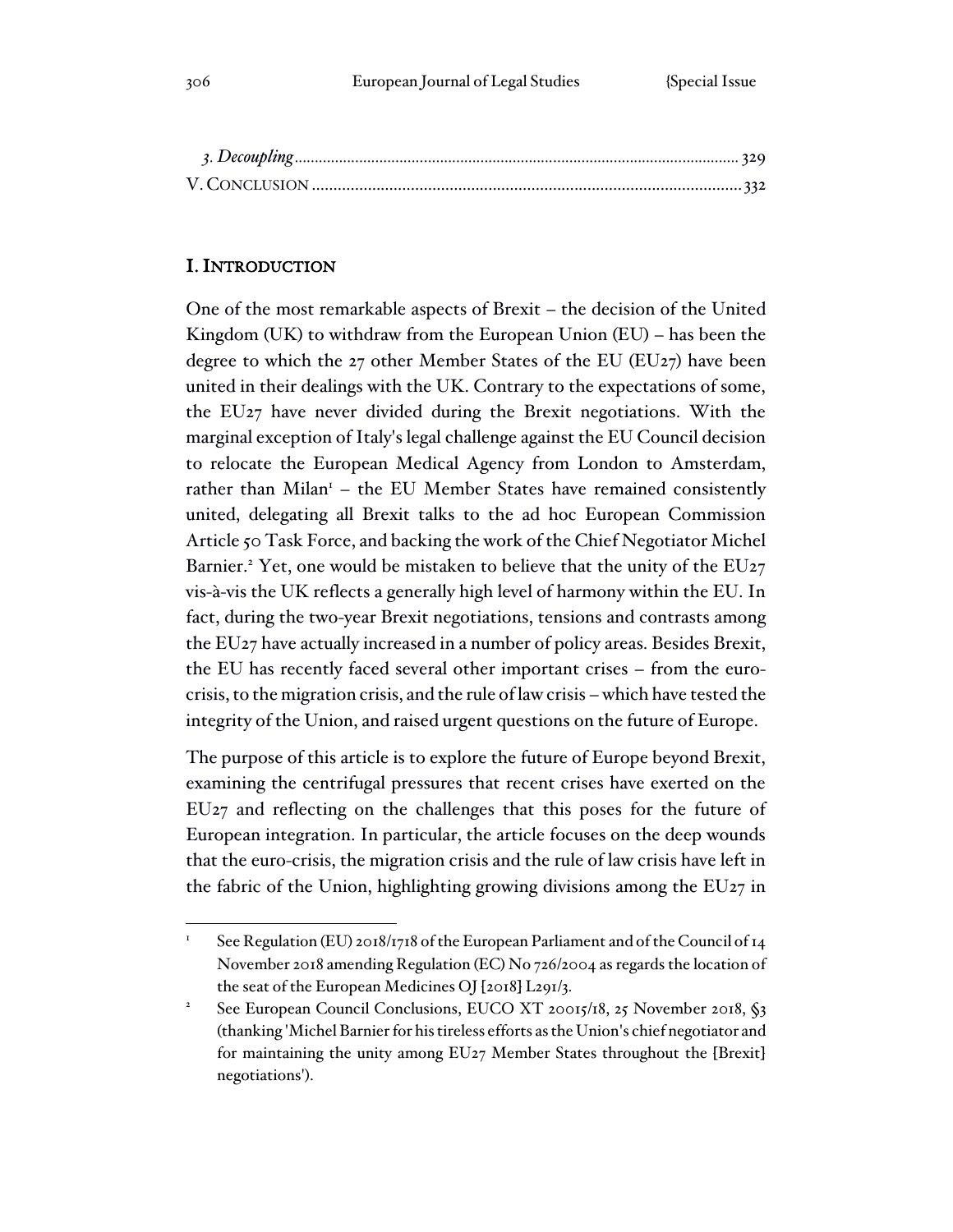the key fields of Economic & Monetary Union (EMU), migration, and respect for EU foundational values. Moreover, the article evaluates the degree to which such cleavages have been overcome in the context of the debate on the future of Europe. In fact, shortly after the June 2016 Brexit referendum, the EU27 started a process of self-reflection designed to build consensus on a common vision of the future ahead. Nevertheless, as this article underlines, this rhetorical reaction has not been able to bridge fractures among the  $EU_{27}$  – a fact confirmed by the growing tendency of states to caucus in regional coalitions pushing conflicting policy agendas, as well as by the increasing polarization of citizens' views as reflected in the recent elections for the European Parliament (EP) on 23-26 May 2019.

This article considers several alternative scenarios for the EU's future. As the article points out, the impact of path dependency should certainly not be underestimated, meaning that a scenario in which the EU muddles through in its current format and resists all difficulties cannot be ruled out. Nevertheless, the article indicates that growing differentiation among the Member States – if not outright decoupling, with the creation to the side of the existing EU of a new, smaller union including only a minority of Member States – are possibilities which should not be excluded either. While the article does not seek to predict the future, which of course remains uncertain, it endeavors to conceptualize three alternative models of constitutional development in the EU, defining their features and highlighting the drivers of both continuity and change in the process of European integration. As such, the article is structured as follows. Section 2 examines three key crises recently challenging the EU – the euro-crisis, the migration crisis, and the rule of law crisis – and explains their centrifugal consequences on European unity. Section 3 looks at the efforts since Brexit to strengthen EU unity, underlining how the rise of regional alliances and political polarization has exposed continuing divisions within the EU27. Section 4 considers possible alternative scenarios for the future of Europe, and discusses path dependency, greater differentiation, or outright decoupling as three options. Section 5, finally, briefly concludes.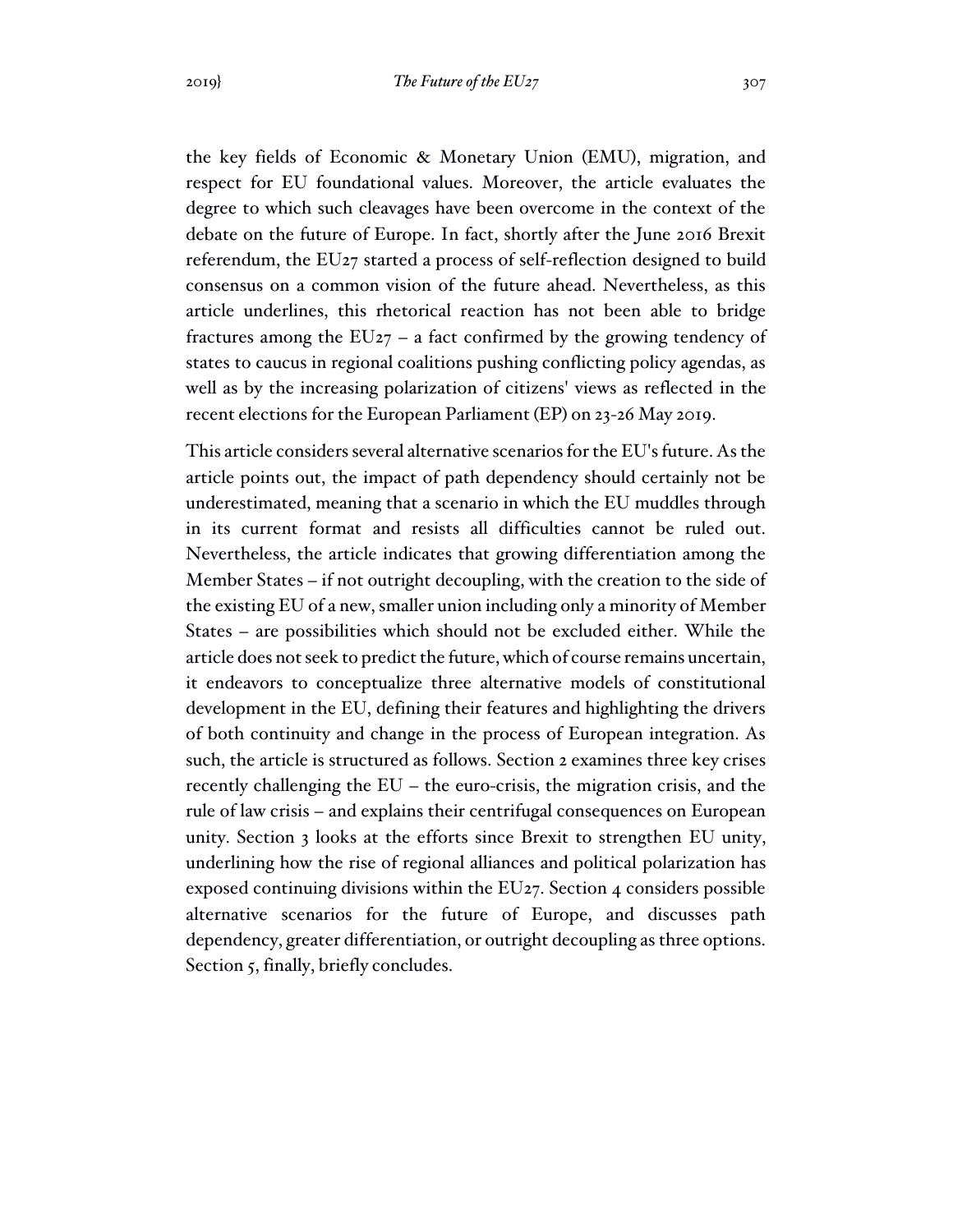## II. CRISES

Besides Brexit, the EU has recently been facing a plurality of other crises, which have tested the unity of EU27. In fact, since the start of the Brexit negotiations, tensions among the Member States have possibly even increased on issues such as the governance of EMU, the management of migration, and the respect for the foundational values of the EU. In particular, the euro-crisis and its legacy have caused a cleavage between Northern and Southern Member States; the migration crisis one between Western and Eastern Member States; and the rule of law crisis one between New and Old Member States. Hence, the united face of the EU vis-à-vis the UK effectively concealed a house divided, with multiple centrifugal pressures challenging the integrity of the Union.

### *1. Euro-crisis*

The euro-crisis hit the EU well before Brexit. In fact, by the time of the Brexit referendum, the worst of the crisis had already been overcome: while the EU27 had reformed the architecture of European economic governance to tighten budgetary constraints and create mechanisms to financially support states,<sup>3</sup> the European Central Bank (ECB) had taken decisive steps to save the Eurozone.<sup>4</sup> Nevertheless, the crisis had a lasting legacy, tainting inter-state relations throughout the Brexit negotiations, and hampering efforts to deepen EMU, which to this day remains incomplete.<sup>5</sup> To begin with, from an economic viewpoint, the crisis left a trail of divergence in the macro-economic performance of Member States, and EMU remains fragile due to low growth and high unemployment in some countries.<sup>6</sup> This was evident in the case of Greece, which in 2018 ended with much fanfare its third bailout program but as part of the post-program surveillance framework was

<sup>&</sup>lt;sup>3</sup> See further Federico Fabbrini, *Economic Governance in Europe* (Oxford University Press 2016).

See ECB President Mario Draghi, speech at the Global Investment Conference, London, 26 July 2012 (stating that the ECB will 'do whatever it takes to save the euro').

<sup>5</sup> See Henrik Enderlein et al, 'Repair and Prepare: Growth and the Euro after Brexit', Bertelsmann Stiftung & Jacques Delors Institut 2016.

<sup>6</sup> Kerstin Bernoth et al, 'Happy Birthday? The euro at 20', study commissioned by the European Parliament Economic Affairs Committee, January 2019, 6.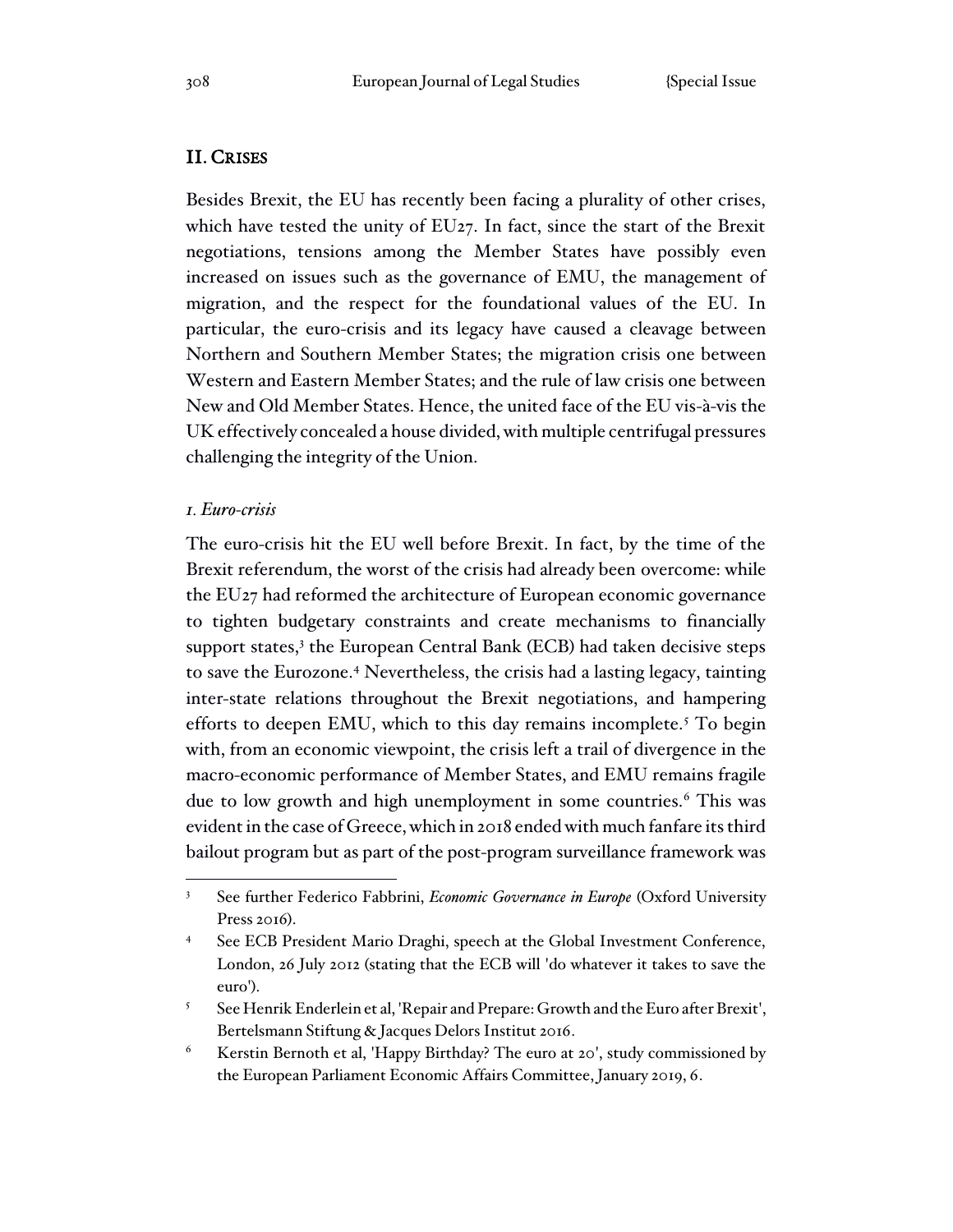then forced by the Eurogroup to commit to maintaining 'a primary surplus of 2.2 per cent of GDP on average in the period from 2023 to 2060'<sup>7</sup> – a target which most observers regarded as impossible to meet.<sup>8</sup>

Moreover, from a political viewpoint, the crisis fueled recriminations and animosity between Member States.<sup>9</sup> In fact, perceived unfairness in the architecture of EMU propelled forward political forces calling more explicitly for exiting the Eurozone – particularly in Italy, the third largest Eurozone economy. Following parliamentary elections in March 2018, the two parties which had emerged victorious – the *Lega* and the *Movimento 5 Stelle* – joined in a sovereigntist coalition with an explicit plan to abandon the Eurozone.<sup>10</sup> Only the veto of the Italian President of the Republic forced the coalition parties to backtrack.<sup>11</sup> Yet the new Italian government clearly embraced a confrontational stand against the EU: in presenting its 2019 draft budget bill to the Commission pursuant to the procedure foreseen by the European semester, the government openly admitted that it was violating the EU deficit rules set out in the Stability and Growth Pact, which led the Commission to invoke for the first time ever its power to request a redrafting

<sup>7</sup> Eurogroup statement on Greece, 22 June 2018.

<sup>8</sup> See Jeromin Zettelmeyer et al., 'How to Solve the Greek Debt Problem' Peterson Institute for International Economics Policy Brief 10/2018.

<sup>9</sup> See also French President Emmanuel Macron, speech, Athens, 7 September 2017 (defining the euro-crisis as 'une forme de guerre civile interne [a form of internal civil war]') (my translation).

<sup>&</sup>lt;sup>10</sup> See Alessandro Trocino, 'M5S-Lega, il contratto di governo: uscita dall'euro e cancellazione del debito', *Il Corriere della Sera*, 15 May 2018 (reporting a leaked draft of the coalition agreement between the League and the Movimento 5 Stelle including a plan to exit the Eurozone).

<sup>&</sup>lt;sup>11</sup> See Italian President Sergio Mattarella, speech, Rome, 27 May 2018 (opposing the appointment as Minister of the Economy of a person 'che potrebbe provocare, probabilmente, o, addirittura, inevitabilmente, la fuoruscita dell'Italia dall'euro [who could provoke, probably or even inevitably, the exit of Italy from the euro') (my translation).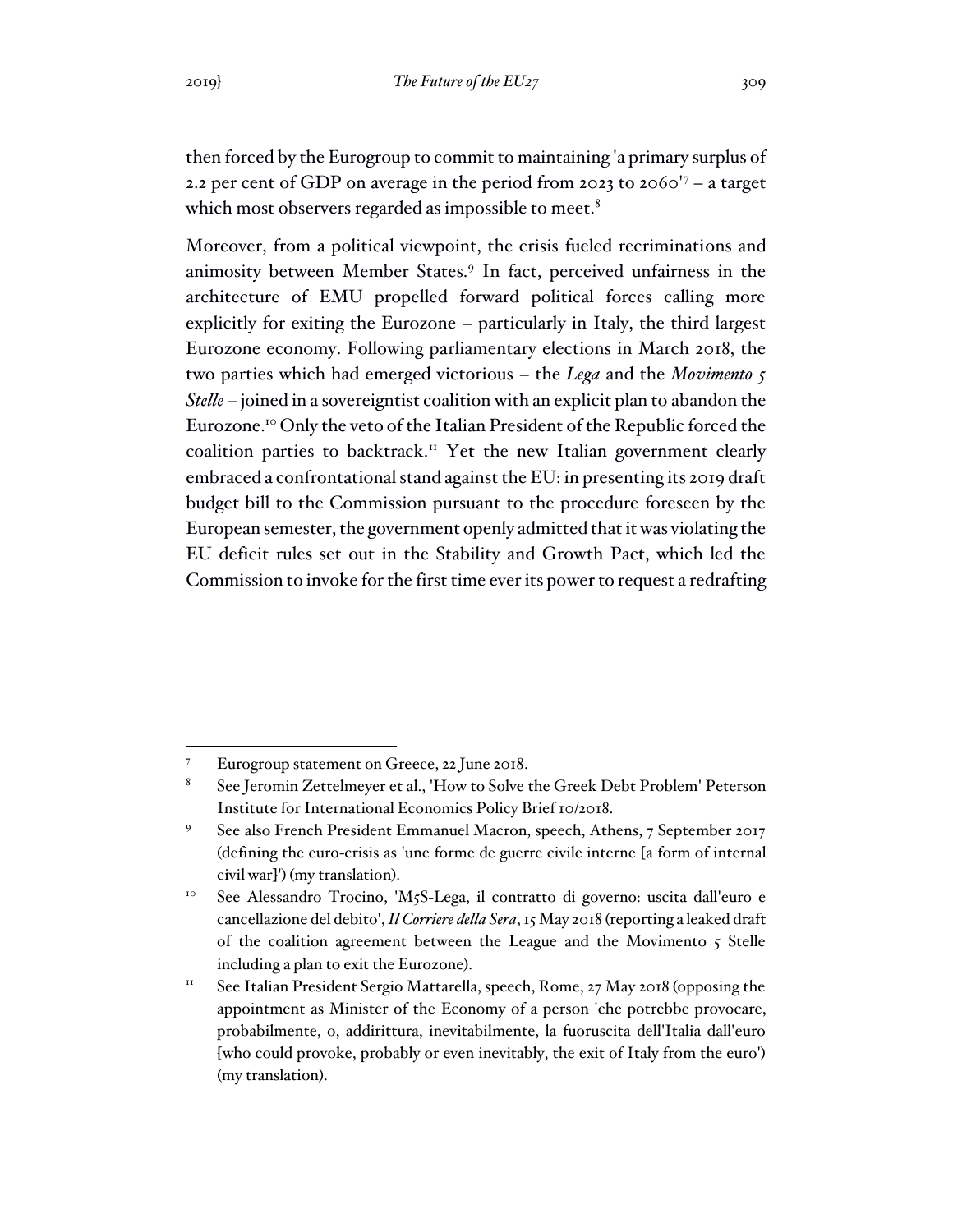of the budget bill,<sup>12</sup> and to activate the excessive deficit procedure (EDP).<sup>13</sup> Mostly under the pressure of the financial markets, the Italian Government temporarily compromised and agreed to revise its budget bill by postponing some expenditure to reduce the deficit.<sup>14</sup> But this turned out just to be a stopgap and in June 2019 the Commission was again forced to threaten EDP sanctions against Italy for violating the debt criteria of the Stability & Growth Pact.<sup>15</sup>

Given the decreasing trust between states, it is unsurprising that major difficulties have been encountered on the road towards completing EMU, including by setting up a fiscal capacity and the last pillar of banking union through a common European deposit insurance scheme (EDIS).<sup>16</sup> In fact, while the efforts of French President Emmanuel Macron favored a convergence between France and Germany, which jointly proposed in November 2018 the establishment of a Eurozone budget with a stabilization function,<sup>17</sup> a coalition of Northern countries known as the Hanseatic League, which groups both Eurozone and non-Eurozone states, came out to rally against the Franco-German proposal, calling instead for a strengthening of the European Stability Mechanism (ESM)<sup>18</sup> as a 'police authority' on the

European Commission opinion of 23 October 2018 on the draft budgetary plan of Italy and requesting Italy to submit a revised budgetary plan, 23 October 2018,  $C(2018)$  7510 final.

<sup>&</sup>lt;sup>13</sup> European Commission report on Italy prepared in accordance with Article 126(3) of the Treaty on the Functioning of the European Union, 21 November 2018, COM(2018) 809 final.

<sup>&</sup>lt;sup>14</sup> European Commission letter to the Government of Italy, 19 December 2018, Ares(2018) 7351969 (welcoming amendments to the Italian draft budget law to assuage the Commission's fiscal concerns).

<sup>&</sup>lt;sup>15</sup> See European Commission report on Italy prepared in accordance with Article 126(3) of the Treaty on the Functioning of the European Union, 5 June 2019, COM(2019) 532 final.

<sup>&</sup>lt;sup>16</sup> See ECB President Mario Draghi, speech at the session of the plenary of the European Parliament to mark the  $20<sup>th</sup>$  anniversary of the euro in Strasbourg, 15 January 2019 (stating that 'EMU remains incomplete').

<sup>&</sup>lt;sup>17</sup> See Franco-German Proposal on the architecture of a Eurozone Budget within the Framework of the European Union, 16 November 2018.

 $18$  See Treaty Establishing the European Stability Mechanism, 25 March 2011.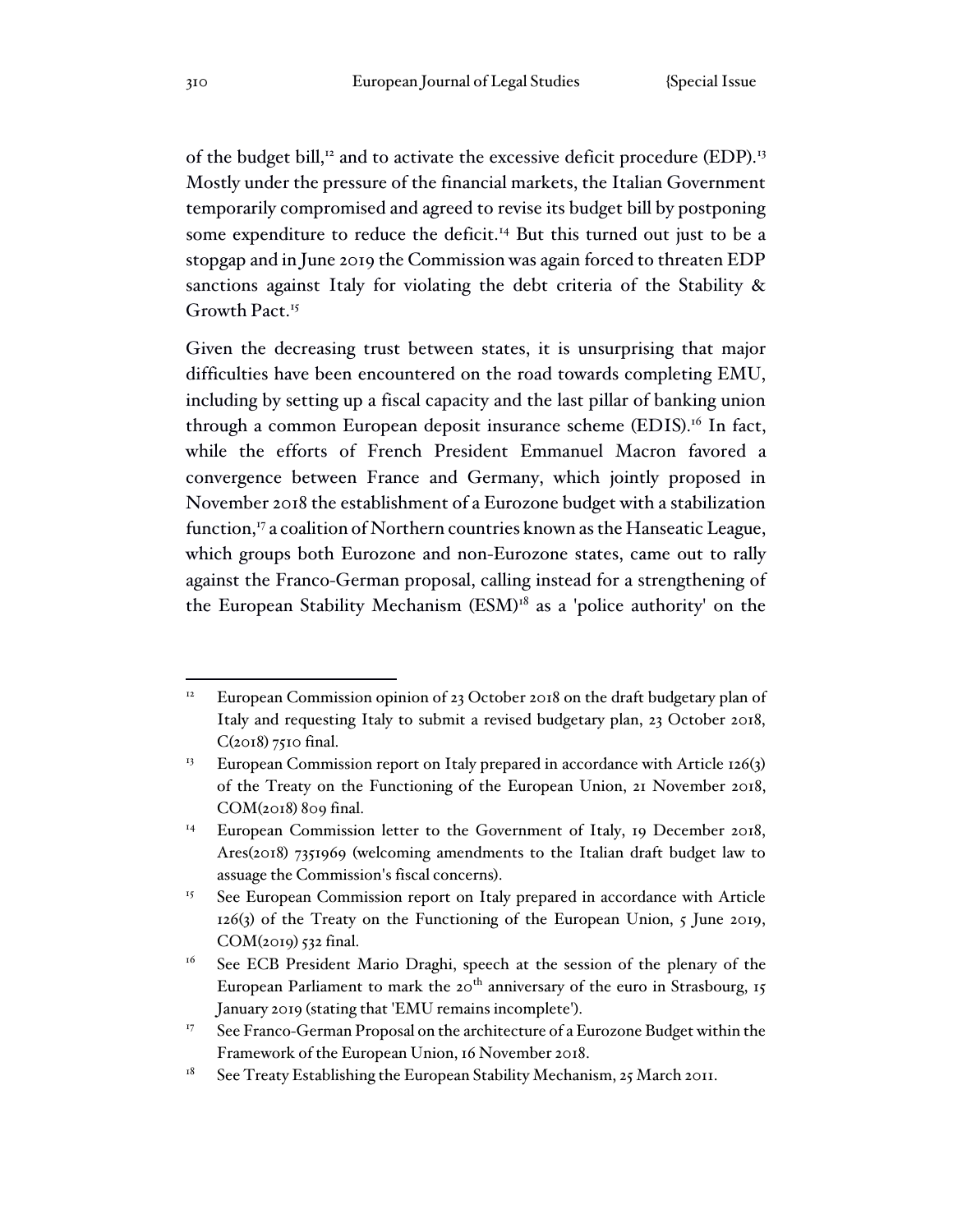Member States' budgets.<sup>19</sup> In December 2018, the Eurogroup in an inclusive format (that is also open to non-Eurozone Member States) eventually agreed on a package deal of reforms,<sup>20</sup> which the Euro Summit endorsed,<sup>21</sup> including boosting the ESM's authority and the creation of a limited Eurozone budget. However, the EU27 reached a minimalist consensus<sup>22</sup> and in June 2019 they unveiled a budgetary instrument only for competitiveness and convergence, but not stabilization<sup>23</sup> and failed to make progress on the EDIS,<sup>24</sup> suggesting that the North-South ideological divide between risk-reduction vs. risksharing remains a stumbling block towards completing EMU.<sup>25</sup>

#### *2. Migration crisis*

Like the euro-crisis, the migration crisis had peaked by the time of the Brexit referendum. Although fears of uncontrolled migration into the UK were cynically exploited by the Brexiteers in the referendum campaign, by 2016 the EU had succeeded in reducing the inflow of people moving into the Schengen free-movement zone, at the cost of outsourcing to third countries (with dubious human rights records) the task of controlling the EU's external borders.<sup>26</sup> Nevertheless, the management of the migration crisis has remained a point of contention among the Member States during the time of the Brexit negotiations and tensions over the functioning of the European

<sup>&</sup>lt;sup>19</sup> Shared views from the Finance Minister of Denmark, Estonia, Finland, Ireland, Latvia, Lithuania, the Netherlands and Sweden, 6 March 2018.

<sup>&</sup>lt;sup>20</sup> Eurogroup report to Leaders on EMU Deepening, 4 December 2018, PRESS 738/18.

<sup>&</sup>lt;sup>21</sup> Euro Summit statement, 14 December 2018, PRESS 790/18.

<sup>&</sup>lt;sup>22</sup> Eurogroup President Mario Centeno, remarks, 13 June 2019.

<sup>&</sup>lt;sup>23</sup> Council of the EU, Term sheet on the Budgetary Instrument for Convergence and Competitiveness, 14 June 2019.

<sup>&</sup>lt;sup>24</sup> See also European Commission Communication Deepening Europe's Economic and Monetary Union: Taking stock four years after the Five Presidents' Report – European Commission's contribution to the Euro Summit on 21 June 2019, 12 June 2019, COM(2019) 279 final, 10 (stating, with regard to EDIS that 'regrettably, the impasse that characterized the past several years has persisted and no tangible progress has been made').

<sup>25</sup> See further Federico Fabbrini and Marco Ventoruzzo (eds), *Research Handbook on European Economic Law* (Elgar 2019).

<sup>&</sup>lt;sup>26</sup> See EU-Turkey statement, 18 March 2016, Press release  $144/16$ .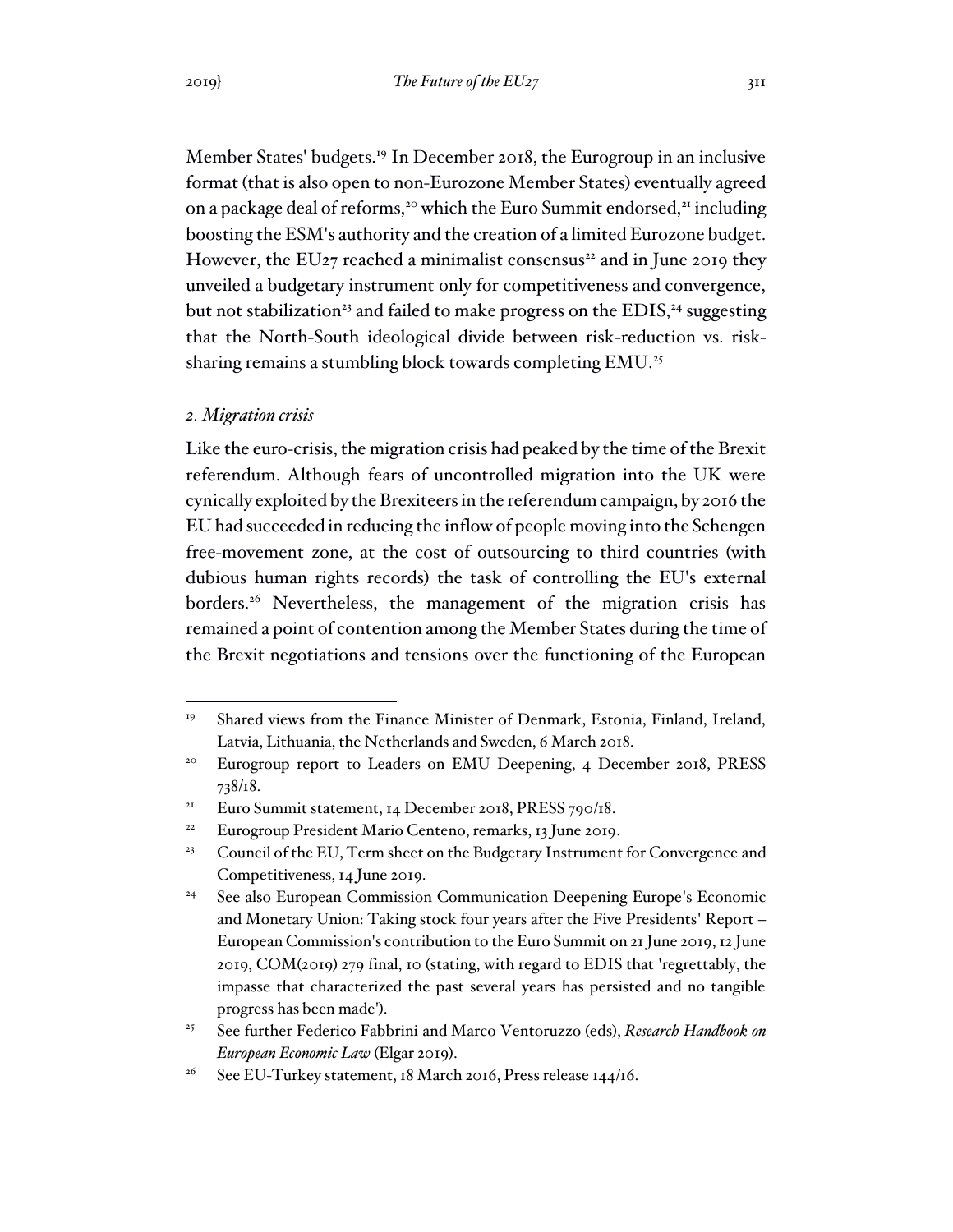Common Asylum System (ECAS) have in fact increased.<sup>27</sup> The EU migration policy had been developed in good time, but the Dublin regulation, $28$  which identified the Member State responsible for processing asylum applications of third-country nationals, was particularly ill-designed to cope with a sudden surge of asylum applications. Yet, the EU27 were dramatically divided on the issue of how to handle this crisis, with Central and Eastern European Member States refusing any form of burden sharing vis-à-vis the coastal Member States, which had been the main points of entry for immigrants.

In September 2015, under the pressure of events, the Council adopted by majority a decision establishing a temporary relocation mechanism to the benefit of Greece and Italy, which foresaw the relocation of 160,000 asylum seekers to the other EU Member States pro-quota, with the aim of relieving Greece and Italy of the increasing workload resulting from the sudden inflow of migrants from the Middle East and North Africa.<sup>29</sup> Although this number was a drop in the ocean compared to the almost 4 million migrants who had entered the EU in 2015, Hungary and Slovakia challenged the Council decision in the European Court of Justice (ECJ). And although in September 2017 the ECJ ruled that the Council had acted legally in adopting the decision by majority,<sup>30</sup> the Visegrad countries (Poland, Hungary, Czechia and Slovakia) bluntly continued to refuse applying the Council decision. As the Commission had to acknowledge in June 2017 in its periodic report on the

<sup>27</sup> See generally Cathryn Costello, *The Human Rights of Migrants and Refugees in European Law* (Oxford University Press 2015).

<sup>&</sup>lt;sup>28</sup> See Regulation (EU) No  $604/2013$  of the European Parliament and of the Council of 26 June 2013 establishing the criteria and mechanisms for determining the Member State responsible for examining an application for international protection lodged in one of the Member States by a third-country national or a stateless person, OJ [2013] L180/31.

<sup>&</sup>lt;sup>29</sup> See Council Decision (EU) 2015/1523 of 14 September 2015 establishing provisional measures in the area of international protection for the benefit of Italy and of Greece, OJ [2015] L239/146 and Council Decision (EU) 2015/1601 of 22 September 2015 establishing provisional measures in the area of international protection for the benefit of Italy and Greece OJ [2015] L248/80.

<sup>30</sup> See Case C-643/15 and C-647/15 *Slovakia & Hungary v. Council of the EU*, ECLI:EU:C:2017:631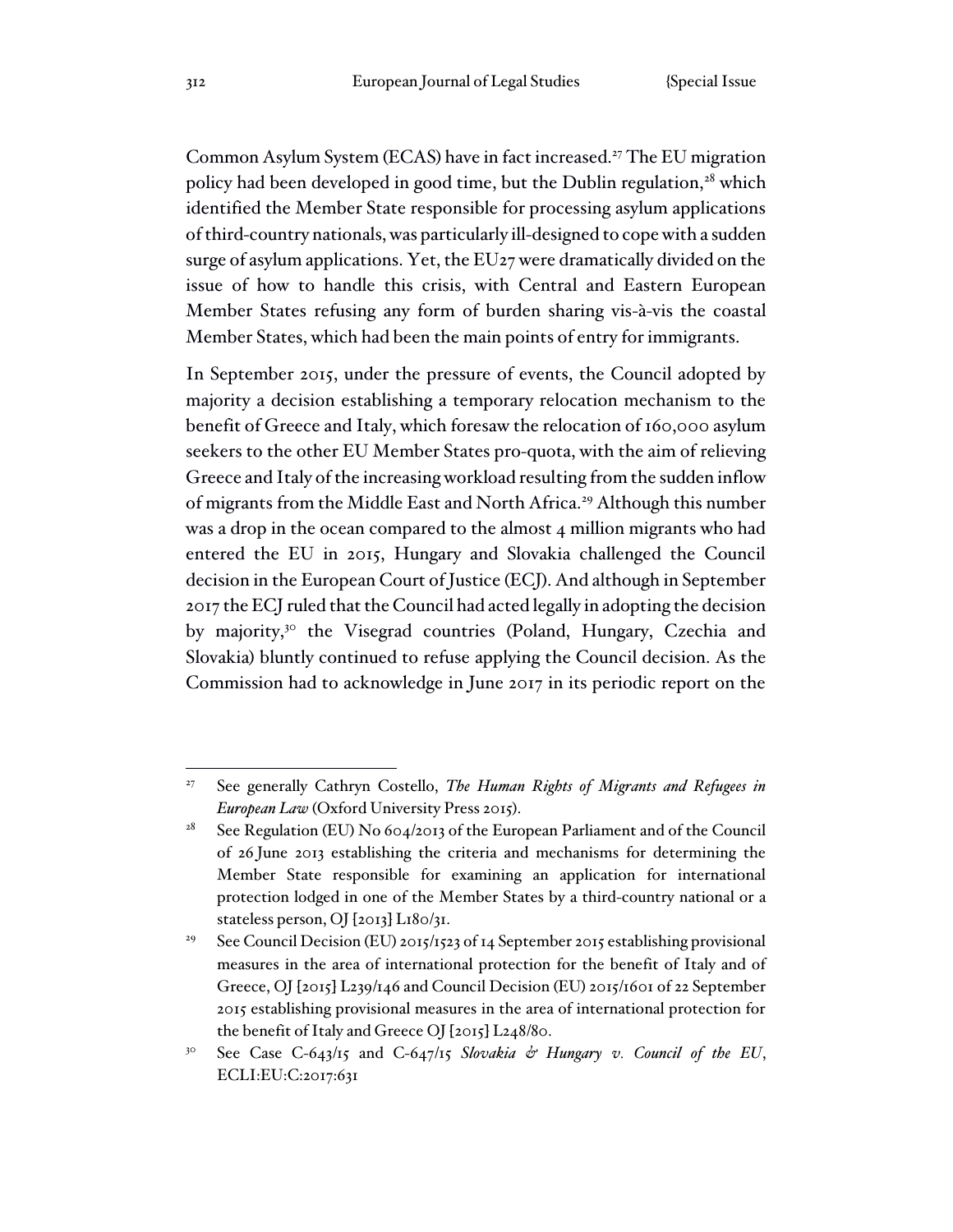relocation system, progress in the implementation of the measure had been 'insufficient'.<sup>31</sup>

In fact, disagreement among the Member States within the Council paralyzed any efforts at reforming the ECAS and, despite the encouragement of the European Council,<sup>32</sup> the Commission's proposals to overhaul the system $33$  – including by introducing a permanent relocation mechanism to increase its fairness – have gone nowhere. Furthermore, as in the case of EMU, the legacy of the crisis combined with the inequities of the system have fueled political movements which have explicitly called for drastic responses, including fully suspending Schengen and reintroducing national borders.<sup>34</sup> Ironically, this has happened not only in Northern Member States like Austria and Denmark, but also in coastline countries such as Italy and Spain, where xenophobic right-wing parties have gained momentum in national and regional elections. Nonetheless, the cleavage on the migration issue has mostly run on an East-West divide and the ideological conflict between EU Member States on how Europe should handle the migration crisis soured to the point that Luxembourg Minister of the Interior Jean Asselborn even suggested that Hungary should be expelled from the EU for the way it treats migrants.<sup>35</sup>

# *3. Rule of law crisis*

Compared to the euro-crisis and the migration crisis, the third crisis got much worse in the midst of the Brexit negotiations. Even if the first signs of backsliding regarding respect for the rule of law in a number of EU Member States in Central and Eastern Europe were evident from the early 2010s, in the years after the UK voted to leave the EU the phenomenon known as the

<sup>&</sup>lt;sup>31</sup> See European Commission Thirteen report on relocation and resettlement, 13 June 2017, COM(2017) 330 final.

<sup>&</sup>lt;sup>32</sup> See European Council conclusions 28 June 2018, EUCO 9/18, §12 (calling for a 'speedy solution to the whole package' of reforms).

<sup>&</sup>lt;sup>33</sup> See European Commission communication, A European Agenda on Migration, 13 May 2015, COM(2015) 240 final.

<sup>&</sup>lt;sup>34</sup> See European Commission communication, Preserving and strengthening Schengen, 27 September 2017, COM(2017) 570 final.

<sup>35</sup> Madeline Chambers & Marton Dunai, 'EU should expel Hungary for mistreating migrants, Luxembourg minister says', *Reuters*, 13 September 2016.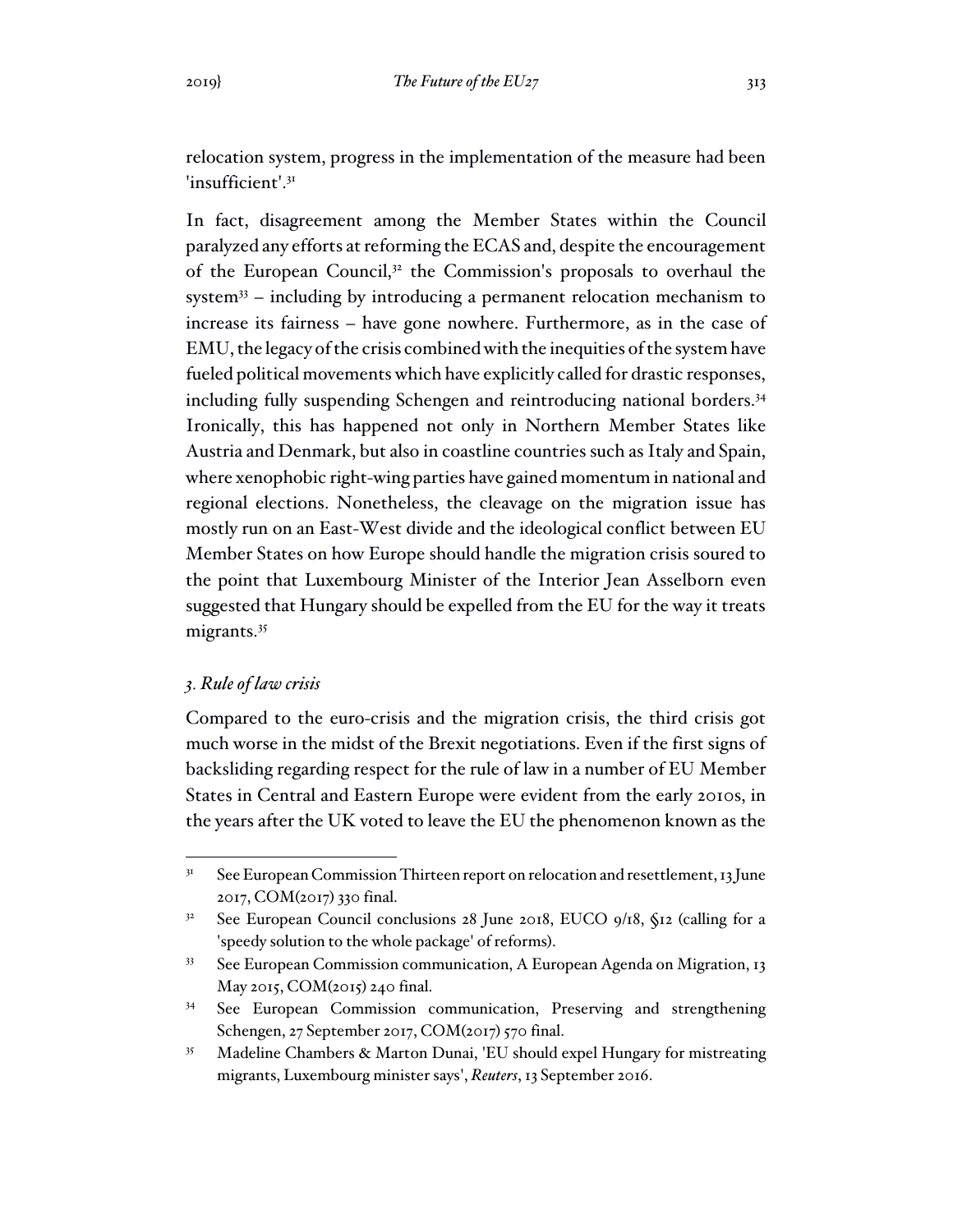rule of law crisis both deepened and widened.<sup>36</sup> Although Article 2 TEU proclaims that the EU 'is founded on the values of respect for human dignity, freedom, democracy, equality, the rule of law and respect for human rights, including the rights of persons belonging to minorities' several EU Member States, particularly among those that joined the EU in the 2004/7 enlargements, have experienced legal and political developments that have challenged basic constitutional principles such as the independence of the judiciary, separation of powers, and the fairness of the electoral process.<sup>37</sup> Such developments constitute a major threat to the integrity of the EU. Yet Hungarian Prime Minister Viktor Orbán proudly defended this path, explicitly arguing that his country was intent on establishing an authoritarian democracy.<sup>38</sup> The Hungarian example has increasingly served as a template for other new Member States which had joined the EU in the 2004/7 enlargements, notably Poland and Romania, but also Slovakia and Malta.<sup>39</sup>

Although arguably with excessive delay, the EU institutions have started to take action against this phenomenon with the support of several other Member States and the main European political parties. In particular, as part of the preparatory work for the next multi-annual EU budget, the Commission proposed to introduce a mechanism to freeze structural funds for EU Member States which failed to respect the rule of law.<sup>40</sup> In addition, in December 2017 the Commission activated the Article 7 TEU procedure against Poland, calling on the Council to determine that the country faced a

<sup>36</sup> See generally Andras Jakab and Dimity Kochenov (eds.), *The Enforcement of EU Law and Values* (Oxford University Press 2017).

<sup>37</sup> See Laurent Pech and Kim Lane Scheppele, 'Illiberalism Within: Rule of Law Backsliding in the EU' (2017) 19 Cambridge Yearbook of European Legal Studies 3.

<sup>&</sup>lt;sup>38</sup> Hungarian Prime Minister Viktor Orban, speech at the XXV. Bálványos Free Summer University and Youth Camp, 26 July 2014 (stating that 'the new state that we are building is an illiberal state, a non-liberal state').

<sup>&</sup>lt;sup>39</sup> See European Parliament resolution of 28 March 2019 on the situation of the rule of law and the fight against corruption in the EU, specifically in Malta and Slovakia, P8\_TA(2019)0328.

<sup>&</sup>lt;sup>40</sup> European Commission proposal for a regulation of the European Parliament and the Council on the protection of the Union's budget in case of generalised deficiencies as regards the rule of law in the Member States, 2 May 2018, COM(2018) 324 final.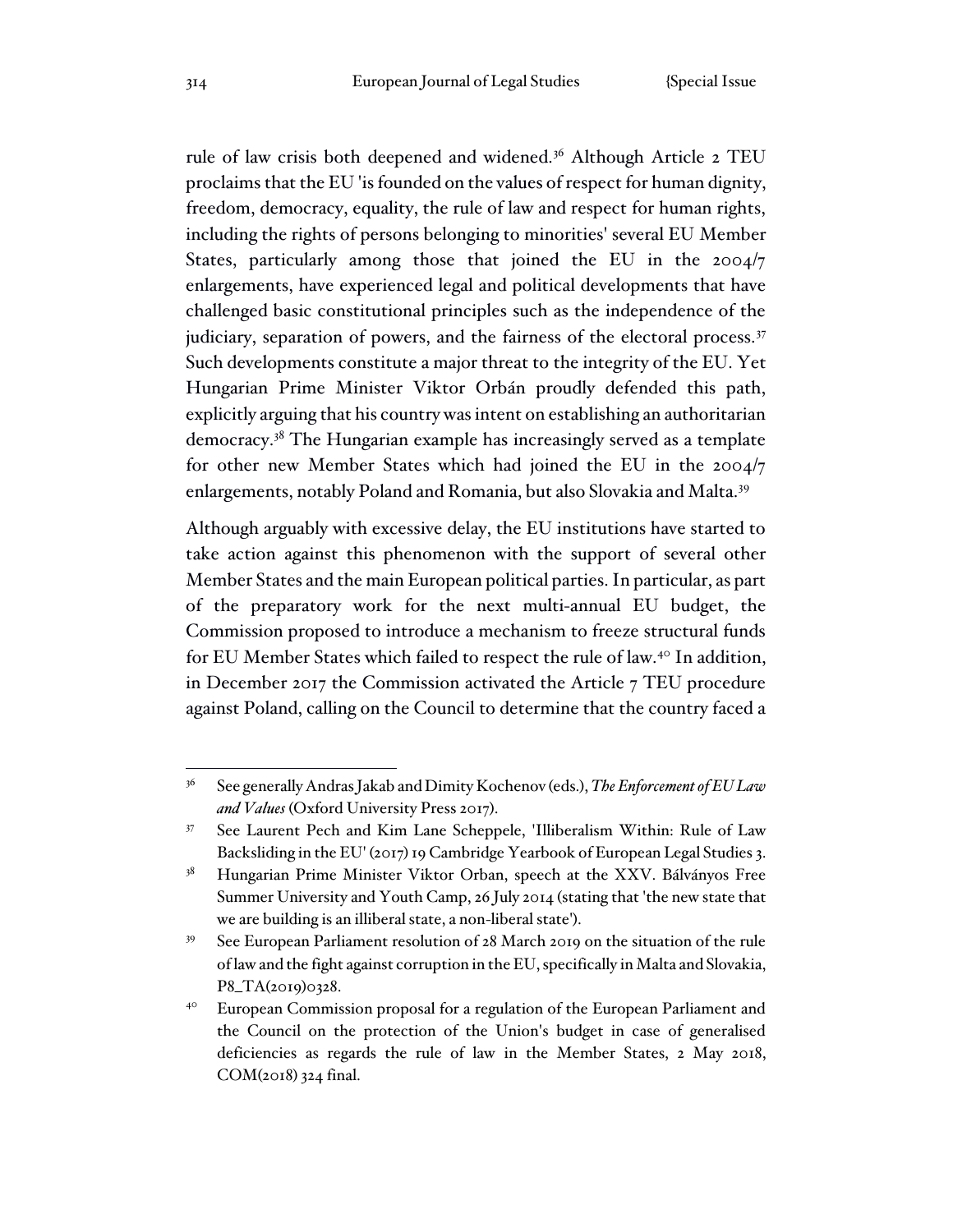clear risk of a serious breach of the rule of law.<sup>41</sup> And in September 2018 the EP approved a resolution to initiate the same process against Hungary.<sup>42</sup> Nevertheless, limited progress has been made by the Council in considering whether the situation in Poland and Hungary require an EU determination that corrective action is necessary. In fact, in the first semester of 2019, when the Presidency of the Council was held by Romania – a Member State which had been strongly criticized by the EP for its rule of law record and limited efforts to fight corruption<sup>43</sup> – the discussion of the Article  $7$  procedure against Poland and Hungary was even removed from the agenda of the General Affairs Council meeting.<sup>44</sup>

In this context, the ECJ was also involved in the matter. Seized through a preliminary reference by the Irish High Court, the ECJ held that backsliding regarding respect for the rule of law – if this resulted in the reduction of the due process rights of a convicted person, to be assessed cases by case – could justify a judicial decision not to execute a European Arrest Warrant toward Poland.<sup>45</sup> In addition, ruling in an infringement proceeding brought by the Commission, the ECJ enjoyed Poland from giving effect to a highly controversial law which altered the composition of the state Supreme Court.<sup>46</sup> Yet, while the ECJ has so far managed to command respect, its

<sup>&</sup>lt;sup>41</sup> European Commission reasoned proposal in accordance with Article  $7(1)$  Treaty on European Union for a Council Decision on the determination of a clear risk of a serious breach by the Republic of Poland of the rule of law, 20 December 2017, COM(2017) 835 final.

<sup>42</sup> European Parliament resolution of 12 September 2018 on a proposal calling on the Council to determine, pursuant to Article  $7<sub>(1)</sub>$  of the Treaty on European Union, the existence of a clear risk of a serious breach by Hungary of the values on which the Union is founded, P8\_TA(2018)0340.

<sup>43</sup> European Parliament resolution of 13 November 2018 on the rule of law in Romania, P8\_TA(2018)0446.

<sup>44</sup> See General Affairs Council, Outcome of meeting, 8 January 2019, Doc 5039/19.

<sup>45</sup> See Case C-216/18 PPU, *LM*, ECLI:EU:C:2018:586.

<sup>46</sup> Case C-619/18 R, *Commission v. Poland*, Order of the Vice-President of the Court, 19 October 2018, ECLI:EU:C:2018:910 (ordering the immediate suspension of the application of the provisions of national legislation relating to the lowering of the retirement age for Polish Supreme Court judges); Case C-619/18 R, *Commission v. Poland*, Opinion of AG Tanchev, 11 April 2019, ECLI:EU:C:2019:325; Case C-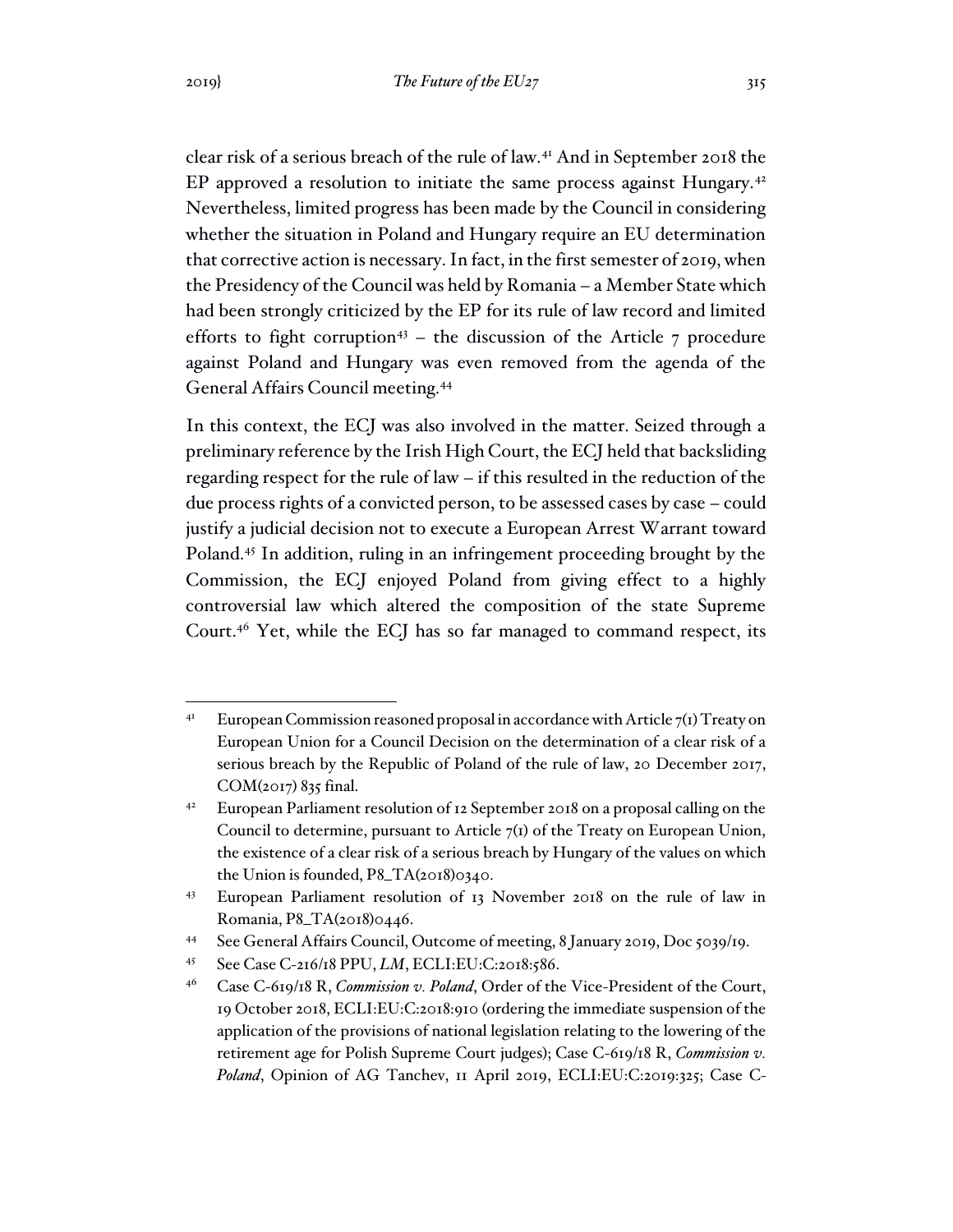ability to halt the erosion of the rule of law based system at the national level is likely to face challenges in the long term, given the absence of EU coercive power and the growing rise of populism across Europe. In fact, while the rule of law crisis has mostly polarized Old vs. New Member States, the formation of sovereigntist, Euro-skeptic government coalitions in an ever greater number of EU Member States – including Austria and Italy – makes it unlikely the EU intergovernmental institutions will mobilize to respond to domestic threats to the rule of law in forms analogous to what was done at the time of the Haider affair,<sup>47</sup> casting dark shadows on the future functioning of the EU.

### III. REACTIONS AND FRACTURES

Facing the first case of disintegration with a Member State intent on leaving the EU, the EU27 have since Brexit endeavored to reaffirm European unity with a number of initiatives designed to build consensus on a common way forward. However, this rhetorical exercise has run afoul of the reality of actions taken by groups of Member States caucusing in regional blocs: this has exposed conflicting strategies to deal with the EU's multiple crises and increasingly irreconcilable visions on the future of Europe. In fact, the cleavages cutting through the EU27 were ultimately reflected in the May 2019 EP elections, which revealed growing polarization among EU Member States and citizens.

#### *1. The Debate on the Future of Europe and the Leaders' Agenda*

While the EU27 had already reaffirmed their unity in the face of Brexit in September 2016, $48$  the process of reflection on the future of Europe was formally started in connection with both the 60<sup>th</sup> anniversary of the Treaties of Rome and the UK's notification of its intention to withdraw from the EU.

<sup>619/18</sup> R, *Commission v. Poland*, judgment of the Court, 24 June 2019 (finding the Polish law in breach of EU law).

<sup>47</sup> Wojciech Sadurski, 'Adding Bite to Bark: The Story of Article 7, E.U. Enlargement, and Jörg Haider' (2010) 16 Columbia Journal of European Law 385.

<sup>48</sup> Bratislava Declaration, 16 September 2016.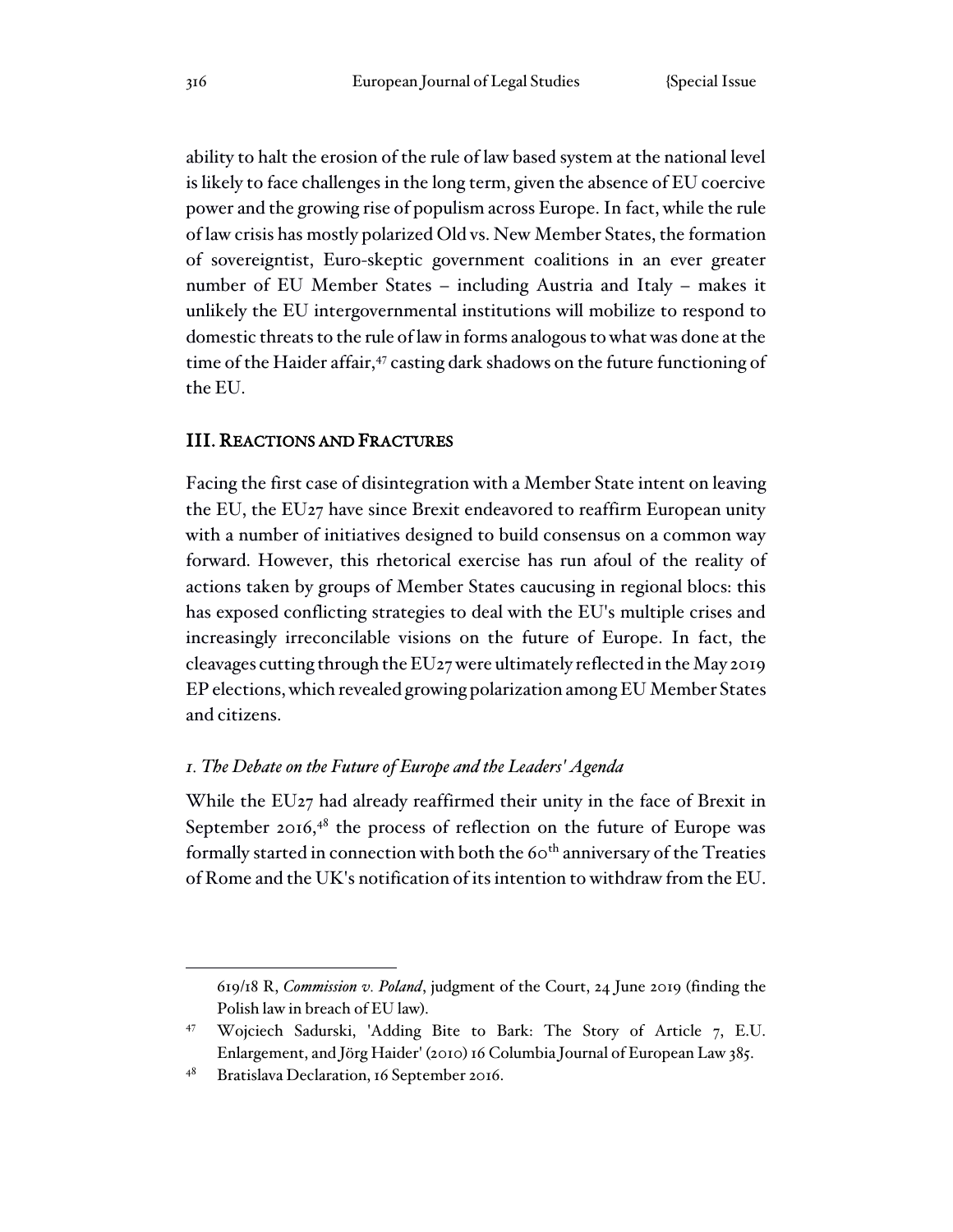As described elsewhere,<sup>49</sup> in February 2017 the EP adopted a package of resolutions outlining its vision for the future of the EU,<sup>50</sup> in March 2017 the European Commission published a whitepaper on the future of Europe,<sup>51</sup> and in the same month the leaders of the EU institutions and Member States signed a declaration in Rome pledging their support for European integration and defining the 'Union [a]s undivided and indivisible'.<sup>52</sup> Along the same lines, the European Commission promoted a broad public deliberation on the future of Europe,<sup>53</sup> and the President of the European Commission Jean-Claude Juncker used his final state of the union addresses before the EP in 2017 and 2018 to call for a stronger, more united, and more democratic Union,<sup>54</sup> and to make the case for European sovereignty as a vision for the future.<sup>55</sup>

However, given the strategic nature of the challenges faced by the EU it has mainly been within the European Council – as the institution responsible for defining the general political direction of the EU – that efforts were made to address the EU's crises and chart a united way forward at 27. In October 2017, in particular, the President of the European Council, Donald Tusk launched a new working method known as the 'Leaders Agenda', which foresaw a more structured conversation among national leaders around thematic issues – including migration, trade, internal and external security, and economic affairs – with the aim of 'resolving deadlocks or finding solutions to key

<sup>49</sup> Federico Fabbrini (ed), *The Law and Politics of Brexit* (Oxford University Press 2017).

<sup>&</sup>lt;sup>50</sup> European Parliament resolution of 16 February 2017 on improving the functioning of the European Union building on the potential of the Lisbon Treaty, P8\_TA(2017)0049 and European Parliament resolution of 16 February 2017 on possible evolutions of and adjustments to the current institutional set-up of the European Union, P8\_TA(2017)0048

<sup>&</sup>lt;sup>51</sup> European Commission, whitepaper 'The Future of Europe', 1 March 2017.

<sup>&</sup>lt;sup>52</sup> Rome Declaration of the leaders of 27 Member States and of the European Council, the European Parliament and the European Commission, 25 March 2017.

<sup>53</sup> See European Commission, Citizens' Dialogue and Citizens' Consultations: Key conclusions, 30 April 2019.

<sup>54</sup> European Commission President Jean-Claude Juncker, State of the Union Address 2017, Brussels, 13 September 2017.

<sup>55</sup> European Commission President Jean-Claude Juncker, State of the Union Address 2018, Brussels, 12 September 2018.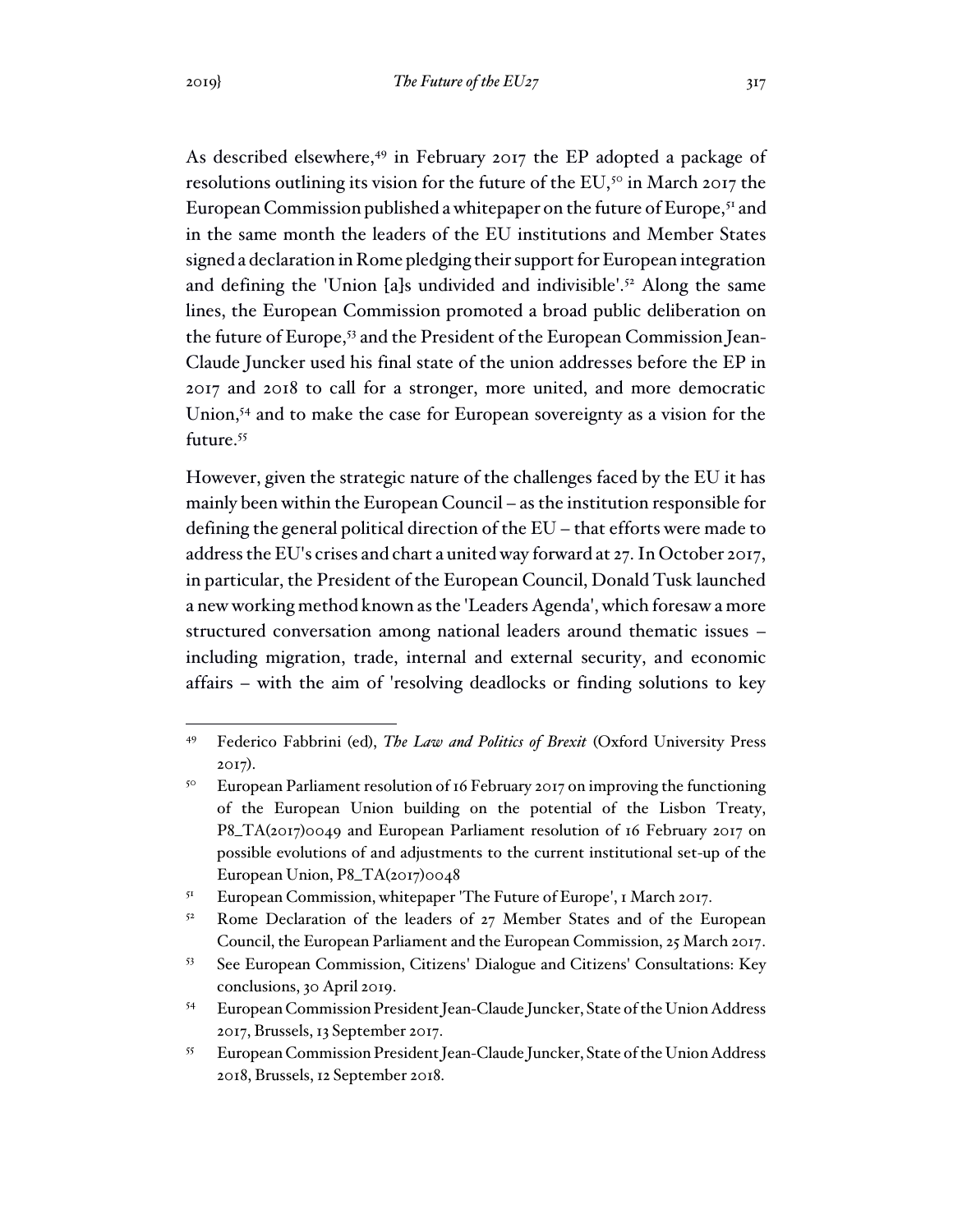political dossiers'.<sup>56</sup> In November 2017, the EU27 gathered in Goteborg, Sweden, to proclaim the European Pillar of Social Rights, a set of 20 nonbinding principles designed to reaffirm the EU commitment to a social Europe. Moreover, under the leadership of the President of the EP, Antonio Tajani, the heads of state and government of the EU27 were invited to present their vision of the future of Europe in front of the EP plenary in the build-up to the EP elections. Starting with Irish Taoiseach Leo Varadkar in January 2018,<sup>57</sup> the 16 months before the EP election recess saw the Prime Ministers and Presidents of 20 Member States present to the EP their national priorities and programs for the future of Europe.<sup>58</sup>

This process of reflection culminated in a special summit held on Europe Day, 9 May 2019, in Sibiu, Romania where EU leaders approved a declaration on the future of Europe.<sup>59</sup> Days before the EP elections, the Presidents of the EU political institutions and the heads of state and government of the EU27 reaffirmed their conviction that 'united, we are stronger in this increasingly unsettled and challenging world<sup>160</sup> and spelled out ten commitments 'of a new Union at  $27$  ready to embrace its future as one'.<sup>61</sup> The first among these

<sup>56</sup> European Council, Leaders Agenda, 17 October 2017.

<sup>57</sup> Irish PM Leo Varadkar, speech Strasbourg, 17 January 2018.

<sup>58</sup> Croatian PM Andrej Plankovic, speech Strasbourg 6 February 2018; Portuguese PM Antonio Costa, speech Strasbourg, 14 March 2018; French President Emmanuel Macron, speech Strasbourg, 17 April 2018; Belgian PM Charles Michel, speech Strasbourg, 3 May 2018; Luxembourg PM Xavier Bettel, speech Strasbourg, 30 May 2018; Dutch PM Mark Rutte, speech Strasbourg, 13 June 2018; Polish PM Mateusz Morawiecki, speech Strasbourg, 4 July 2018; Greek PM Alexis Tsipras, speech Strasbourg, 11 September 2018; Estonian PM Juri Ratas, speech Strasbourg, 3 October 2018; Romanian President Klaus Iohannis, speech Strasbourg, 23 October 2018; German Chancellor Angela Merkel, speech Strasbourg, 13 November 2018; Danish PM Lars Lokke Rasmussen, speech Strasbourg, 28 November 2018; Cypriot President Nicos Anastasiades, speech Strasbourg, 12 December 2018; Spanish PM Pedro Sanchez, speech Strasbourg, 16 January 2019; Finnish PM Juha Sipilä, speech Strasbourg, 31 January 2019; Italian PM Giuseppe Conte, speech Strasbourg, 12 February 2019, Slovak PM Peter Pellegrini, speech Strasbourg 7 March 2019; Swedish PM Stefan Lofven, speech Strasbourg, 3 April 2019; Latvian PM Krišjānis Kariņš, speech Strasbourg, 17 April 2019.

<sup>59</sup> Sibiu Declaration, 9 May 2019.

<sup>60</sup> Ibid.

 $6I$  Ibid.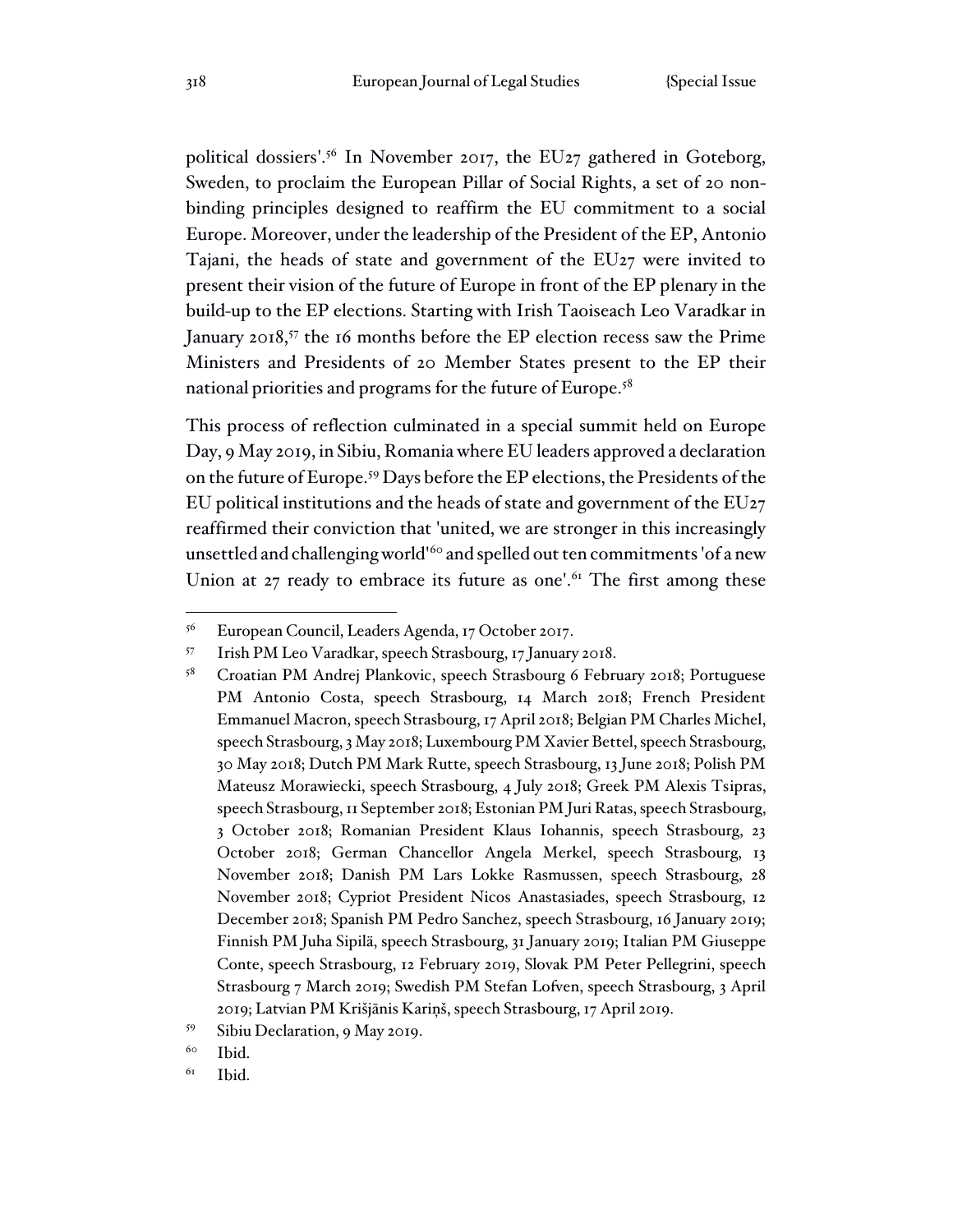commitments was a pledge, echoing the Declaration on the Reunification of Europe signed in Warsaw on 1 May 2019 by the 13 new Member States that had joined the EU since 2004,<sup>62</sup> to 'defend one Europe – from East to West, from North to South',<sup>63</sup> honoring the 30<sup>th</sup> anniversary of the fall of the Iron Curtain and the 15<sup>th</sup> anniversary of the major enlargement into Central and Eastern Europe. Furthermore, on the same day, the heads of state of 21 Member States (those with an elected president rather than a monarch) signed a joint call for Europe ahead of the EP elections, which stated that 'unity is essential and that we want to continue Europe as a Union'.<sup>64</sup>

### *2. Regional Caucuses and National Initiatives*

Despite repeated rhetorical calls to unity, however, the EU has recently witnessed a growing tendency among Member States to caucus in regional groupings, pushing conflicting policy agendas. In particular, besides wellknown formats such as the Benelux (Belgium, the Netherlands and Luxemburg) or the Baltics (Estonia, Latvia, and Lithuania), the Visegrad group (bringing together Poland, Hungary, Slovakia and Czechia) emerged as a powerful lobby to resist any form of burden-sharing in the management of the migration crisis.<sup>65</sup> In response, seven Southern countries (Portugal, Spain, France, Italy, Malta, Greece and Cyprus) established in 2016 the Euro-Med group, which met recurrently to call instead for greater EU solidarity.<sup>66</sup> At the same time, under the leadership of Austria, ten Balkan states – which included both EU and non-EU members (Bulgaria, Croatia, Slovenia, Albania, Bosnia, Kosovo, Macedonia, Montenegro and Serbia) but excluded Greece – met informally in 2016 to discuss how to halt migration via the South-Eastern European route. And, as mentioned, at the behest of the Netherlands, a group known as the Hanseatic League – which included both Eurozone and non-Eurozone members (Denmark, Finland, Sweden, Ireland,

<sup>&</sup>lt;sup>62</sup> See Warsaw Declaration on the Reunification of Europe, 1 May 2019.

 $63$  Sibiu Declaration, 9 May 2019.

 $64$  Joint Call for Europe ahead of the European Parliament elections in May 2019, 9 May 2019.

<sup>65</sup> See http://www.visegradgroup.eu/.

<sup>66</sup> See https://www.southeusummit.com/about/.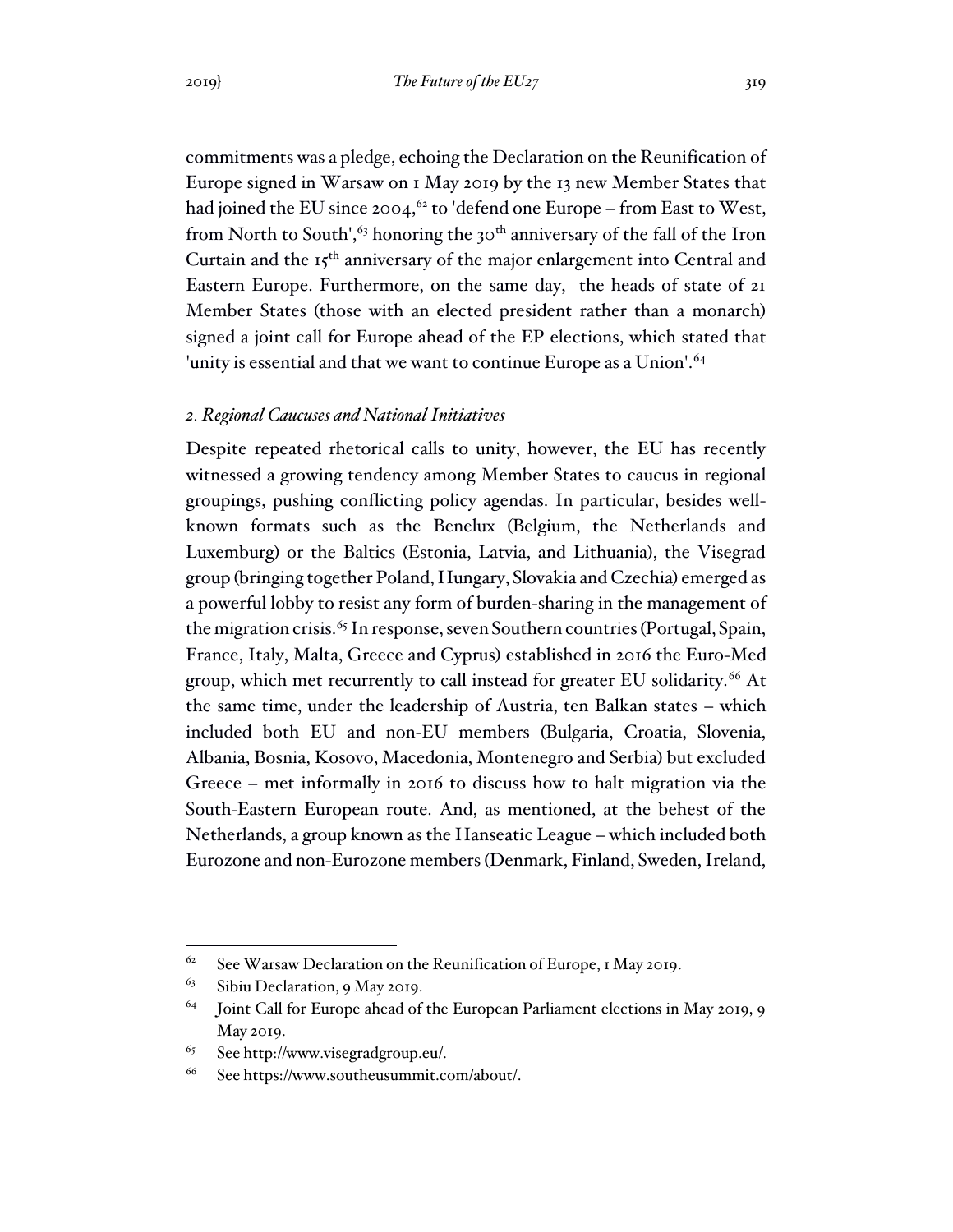Estonia, Latvia, Lithuania, as well as at times Czechia and Slovakia) – coalesced to resist EMU reforms.

In the context of this increasing regional fragmentation, an important counter-point was offered by the re-starting of the Franco-German integration engine, thanks to the effort of the new French President Emmanuel Macron. In January 2018, at the occasion of the 55th anniversary of the 1963 Elysee Treaty, France and Germany committed to an agenda of growing political, economic and social convergence,  $67$  and in June 2018 they concluded in Meseberg a declaration on the future of Europe with a specific roadmap to deepen integration in the fields of security and defense, migration and economic policy, including completing EMU.<sup>68</sup> On this basis, in November 2018 the Minister of Finance of the two countries brought forward specific proposals for a Eurozone budget,  $69$  which were followed by common positions in the field of digital tax<sup>70</sup> and competition policy.<sup>71</sup> And while the Assemblée Nationale and the Bundestag resolved to establish a joint Franco-German Parliamentary Assembly, designed to 'draft propositions on all questions of interest for franco-german relations with the aim to go towards a convergence of French and German law,'<sup>72</sup> renewed Franco-German cooperation reached its climax with the conclusion in January 2019 of the Treaty of Aachen, which paved the way for ever greater socio-economic and cross-border integration between the two countries as a way to push Europe forward.<sup>73</sup>

 $67$  See Déclaration conjointe à l'occasion du 55<sup>e</sup> anniversaire de la signature du Traité sur la coopération franco-allemand du 22 janvier 1963, 22 January 2018.

<sup>68</sup> Franco-German Declaration, Meseberg, 19 June 2018.

<sup>69</sup> See n 17.

<sup>&</sup>lt;sup>70</sup> Franco-German Joint Declaration on the taxation of digital companies and minimum taxation, 4 December 2018.

<sup>&</sup>lt;sup>71</sup> Franco-German Manifesto for a European industrial policy fit for the  $21^{st}$  century, 19 February 2019.

<sup>72</sup> Accord parlamentaire franco-allemand, 25 March 2019, Art. 6 ('formuler des propositions sur toute question intéressant les relations franco-allemandes en vue de tendre vers une convergence des droits français et allemande')(my translation).

<sup>73</sup> Traité entre la République française et la République fédérale d'Allemagne sur la coopération et l'intégration franco-allemand, Aachen [hereinafter: Treaty of Aachen], 22 January 2019.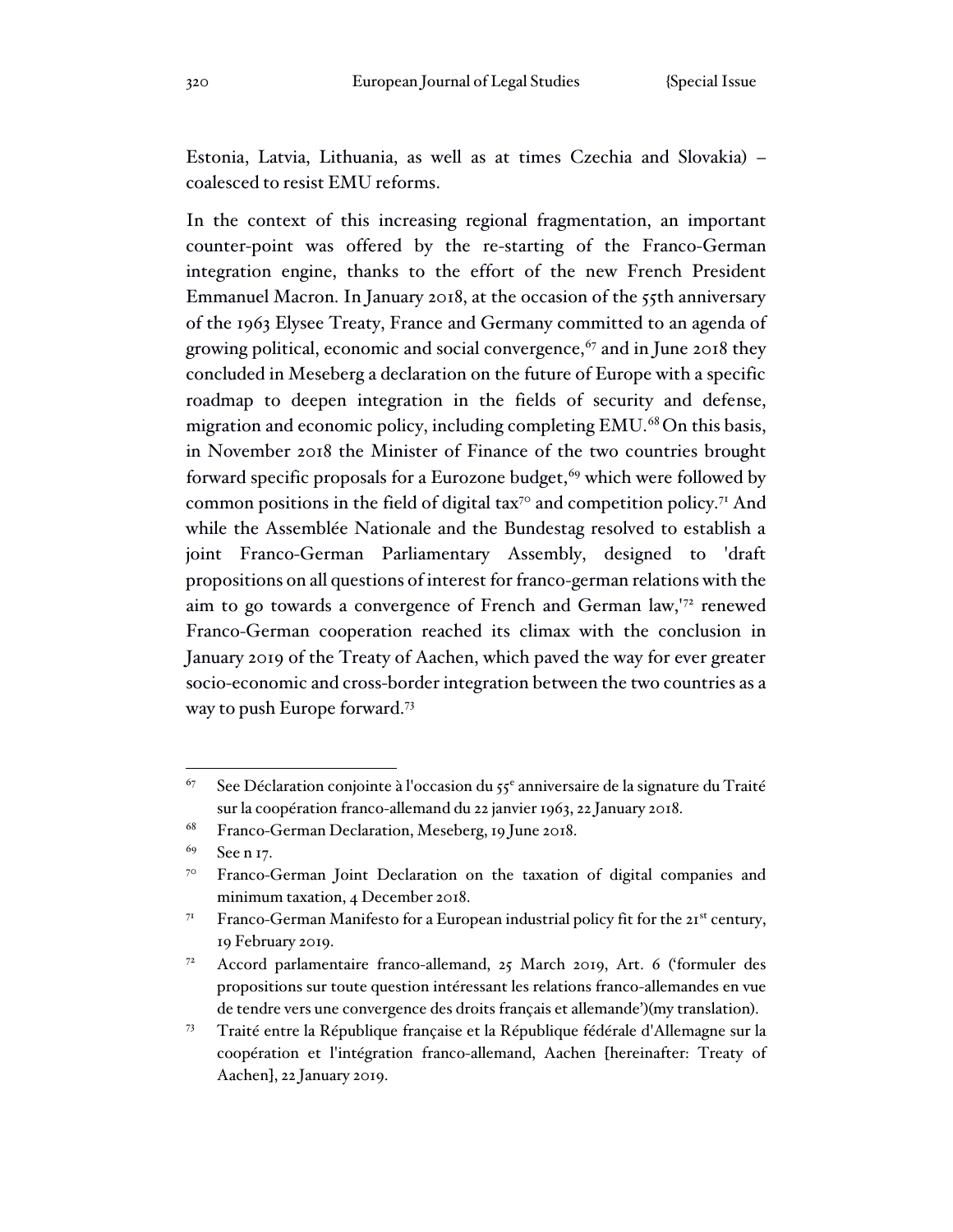In fact, since his election in May 2017, French President Macron has emerged as the leading figure advancing an ambitious vision for the future of Europe. In particular, in his speech at Sorbonne University in September 2017, he made a passionate case in favor of true European sovereignty as a way for the EU to face the challenges of the new century,<sup>74</sup> a point he subsequently repeated in May 2018, when receiving the Prix Charlemagne,<sup>75</sup> and in November 2018, when speaking in the Bundestag on the occasion of the 100th anniversary of the end of World War I.<sup>76</sup> Yet, significantly for an initiative which was officially entitled 'For a sovereign, united, democratic Europe', President Macron admitted that it was unlikely that the EU27 could move in this direction together and clarified that if no state should be excluded, 'no country should be able to block those who want to move further and faster'.<sup>77</sup> In fact, Macron's vision, while supported by some,<sup>78</sup> has come to represent the target of public attacks by self-proclaimed populist leaders – including Hungarian Prime Minister Viktor Orban, Italian Deputy Prime Minister Matteo Salvini, and Polish leader Jarosław Kaczyński – who have advanced an alternative, sovereigntist plan for the future of Europe.<sup>79</sup>

### *3. European Parliament Elections*

The clash between these conflicting visions of the future of Europe was vividly reflected in the elections for the  $9^{th}$  EP, which took place between 23 and 26 May 2019.<sup>80</sup> In the second largest democratic exercise in the world (after India) pro and anti-European parties fought explicitly on alternative

<sup>74</sup> French President Emmanuel Macron, speech at Universitè La Sorbonne 'Pour une Europe souveraine, unie, démocratique', 26 September 2017.

<sup>75</sup> French President Emmanuel Macron, speech at the award of the Prix Charlemagne, Aachen, 11 May 2018.

<sup>&</sup>lt;sup>76</sup> French President Emmanuel Macron, speech at the Bundestag on the commemoration of the 100<sup>th</sup> anniversary of the end of World War I, Berlin, 18 November 2018.

<sup>77</sup> Macron (n 74) ('aucun pays ne doit pouvoir bloquer ceux qui veulent avancer plus vite ou plus loin')(my translation).

<sup>78</sup> See German Minister of Finance Olaf Scholz, speech Humboldt Universität, Berlin, 28 November 2018.

<sup>79</sup> See Barbara Fiammeri, 'Salvini da Kaczyński: al via il 'progetto' sovranista in UE', *Il Sole 24 Ore*, 9 January 2019.

<sup>80</sup> See 2019 European elections result, available at: https://www.election-results.eu/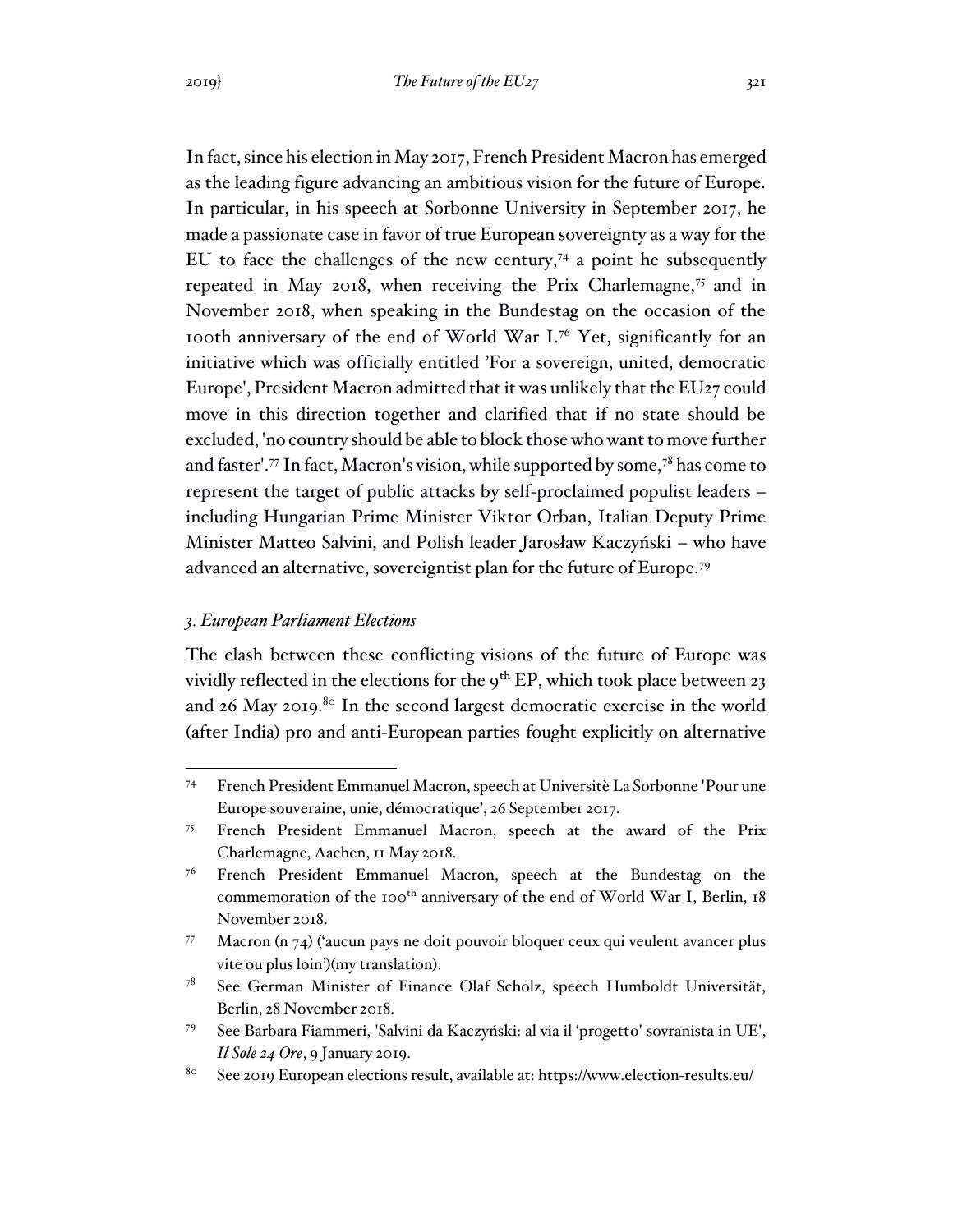visions of Europe. While French President Macron took up the leadership of the pro-European forces, addressing an open letter to all European citizens (written in the 22 official languages of the EU) *pour un renaissance européenne*, 81 sovereigntist forces made clear their ambition to take control of the EU machine and fundamentally weaken the system from within. In fact, during spring 2019 tensions between pro-European and Euro-skeptic forces soured to the point that they spilled over from the political to the diplomatic realm: In an unprecedented move, France recalled its ambassador from Italy after the Italian Deputy Prime Minister Luigi di Maio, leader of the *Movimento 5 Stelle*, met the self-proclaimed mastermind of the *Gillet Jaunes* movement, which had openly suggested staging a military *coup d'état* against French President Macron.<sup>82</sup>

The EP elections, $83$  in which the UK also eventually participated, constituted a political watershed, confirming a sentiment that had been captured by the Spring 2019 Eurobarometer. <sup>84</sup> To begin with, for the first time since 1979, the two political families which had traditionally dominated the EP – the European People's Party (EPP) and the Socialists & Democrats (S&D) – lost a majority of  $751$  EP seats.<sup>85</sup> By contrast, the elections resulted in impressive gains for liberal democratic and environmentalist parties – which increased their EP seats, respectively, from  $67$  to 105, and from 50 to  $69 -$  as well as by sovereigntist and populist forces. While pro-European parties managed overall to cling on to control of the EU institutions – mostly thanks to the sudden rise in electoral participation, which increased almost 10 per cent compared to 2014 – the vote strengthened the anti-European factions within

<sup>81</sup> French President Emmanuel Macron, Letter, 4 March 2019, available at: https://www.elysee.fr/es/emmanuel-macron/2019/03/04/pour-une-renaissanceeuropeenne.fr

<sup>82</sup> See 'La France rappelle son ambassadeur en Italie à la suite d'« attaques sans précédent »', *Le Monde*, 7 February 2019.

<sup>83</sup> See for all data 2019 European elections results, available at: https://electionresults.eu/

<sup>84</sup> Eurobarometer Spring 2019, 25 April 2019.

<sup>85</sup> Corinne Deloy, 'La progression des populistes est contenue par la hausse des libéraux et des écologistes aux élections européennes', Fondation Robert Schuman, June 2019.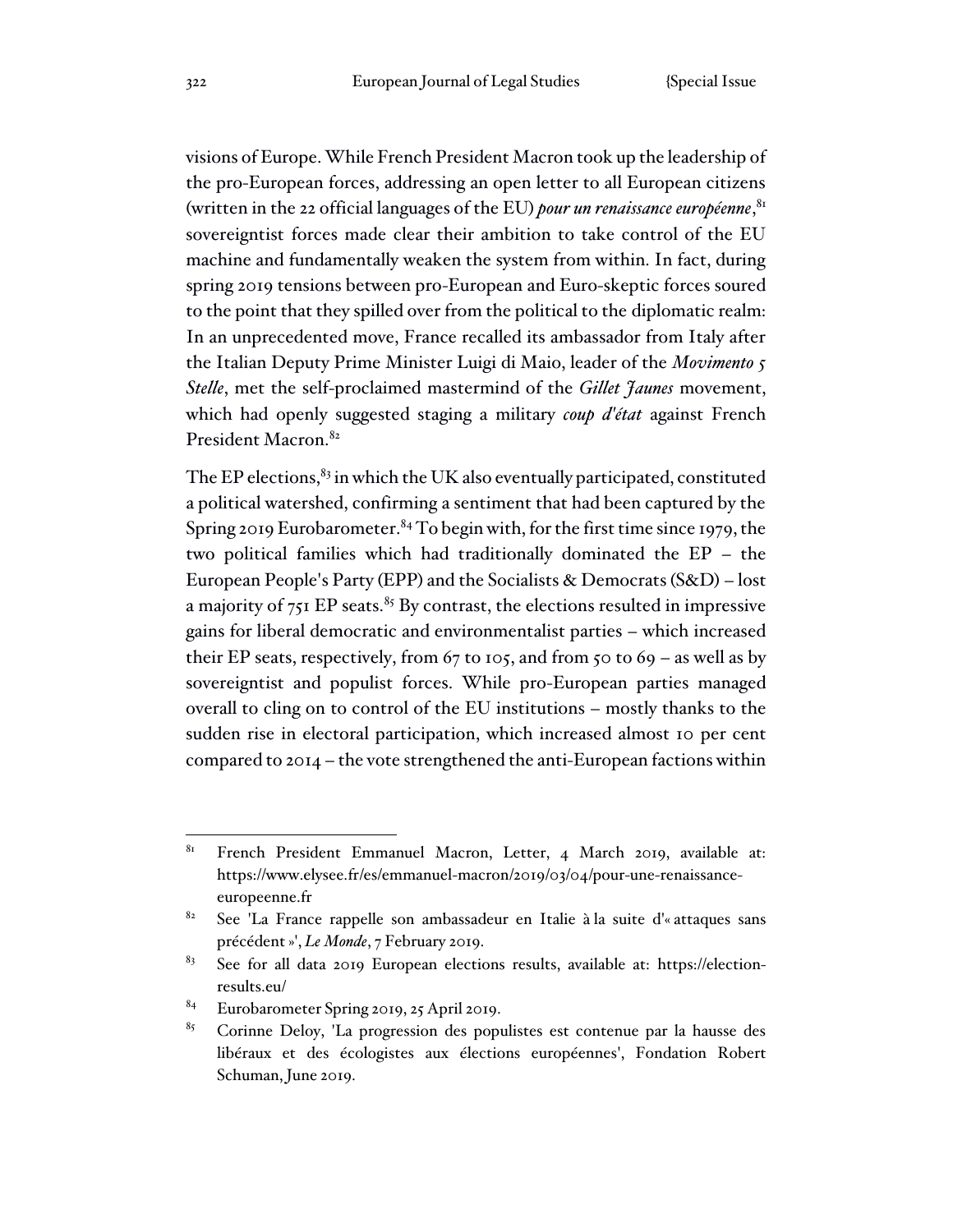the EP, with conservatives, populists and nationalist parties now holding 63, 43 and 73 EP seats apiece.

Nevertheless, the election also exposed relevant national variation. In particular, in Hungary and Poland the governing right-wing parties, *Fidesz* and *PiS*, topped the polls with 53 per cent and 45 per cent of the vote respectively, while in Italy the *Lega*, a nationalist party lead by fire-brand Deputy Prime Minister Matteo Salvini won the national vote with 34 per cent support and 28 EP seats. By contrast, S&D parties performed well in Spain, Portugal and the Netherlands, and the EPP won the elections in Ireland, Greece and Germany, where *Die Grünen* (the Greens) emerged as the biggest electoral surprise, coming in second place with 20 per cent of the vote. Moreover, while in France President Macron's movement trailed Marine Le Pen's *Rassamblement nationale* (National Rally), pro-European forces overall secured a higher number of EP seats, thanks again to a surprising performance by environmentalist parties, which secured 13 per cent of the vote.

The fragmentation in the composition of the  $10<sup>th</sup>$  EP, combined with the ideological and regional cleavages reflected in the elections, complicated the start of the new institutional cycle, with the appointment of new EU leaders and the adoption of a new strategic agenda for the EU. As regards the former, two meetings on 20 June 2019<sup>86</sup> and on 1 July 2019<sup>87</sup> were not enough for the European Council to reach a compromise on the nominees for the top EU jobs.<sup>88</sup> Regarding the latter, the EU<sub>27</sub>, with input from the European Commission<sup>89</sup> and the President of the European Council,<sup>90</sup> managed to map

<sup>86</sup> See European Council President Donald Tusk, statement, 20 June 2019.

<sup>87</sup> See European Council President Donald Tusk, statement, 1 July 2019.

<sup>88</sup> See European Council Conclusions, 2 July 2019, EUCO 18/19 (nominating Ursula von der Leyen as President of the European Commission).

<sup>&</sup>lt;sup>89</sup> See also European Commission contribution to the informal EU27 leaders' meeting in Sibiu Romania on 9 May 2019, Europe in May 2019: Preparing for a more united stronger and more democratic Union in an increasingly uncertain world, 30 April 2019.

<sup>90</sup> See European Council, Leaders' Agenda: Strategic Agenda 2019-2024 – outline, 8 May 2019.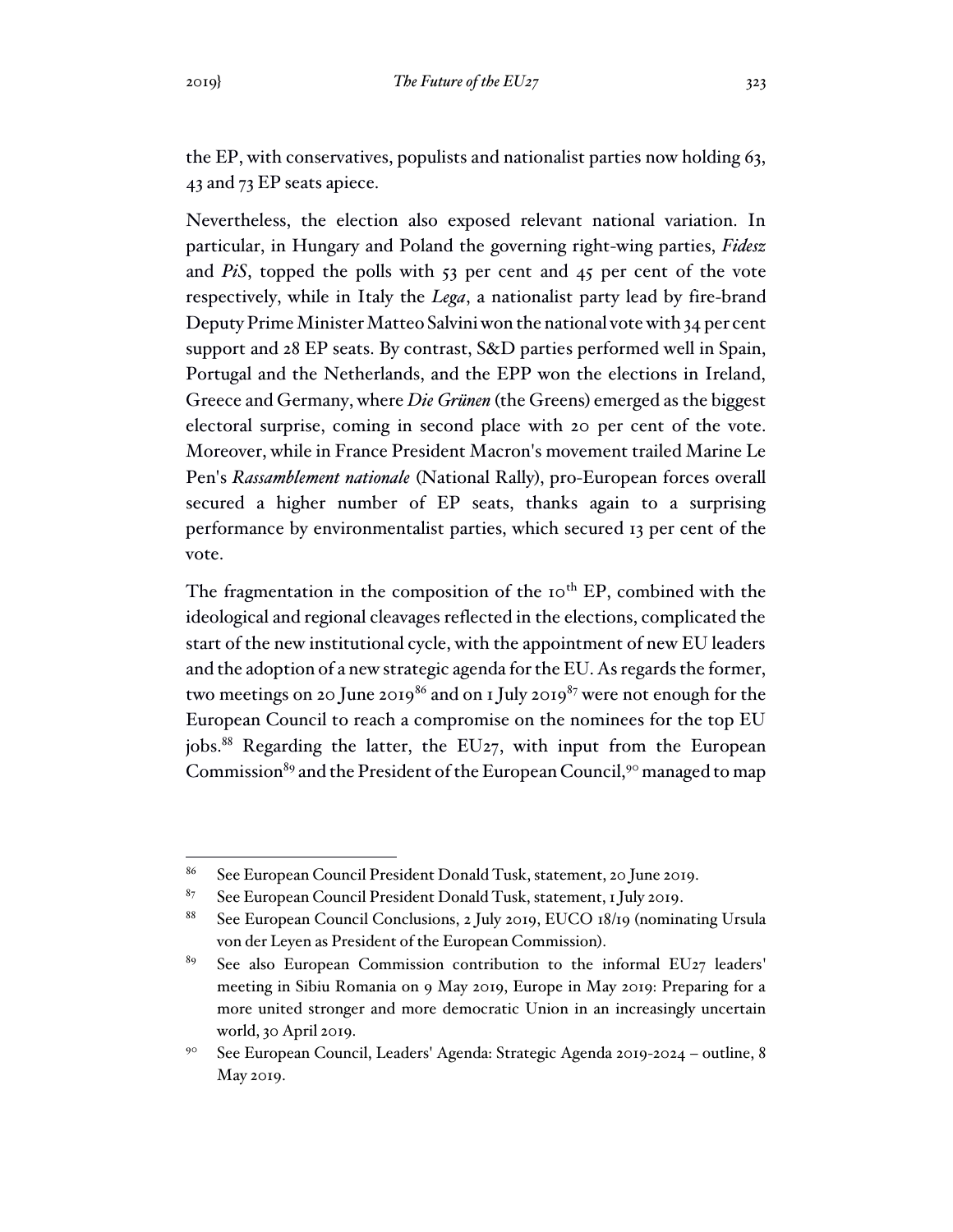a strategic agenda for 2019-2024,<sup>91</sup> but this was so lacking in detail, as a condition to keep all Member States on board, as to look almost empty. In this context, it is worth noting that the liberal democratic group within the EP decided to rename itself 'Renew Europe', while the main sovereignist force has called itself 'Identity & Democracy', suggesting that a strong polarization will characterize the functioning of the EP in its 9<sup>th</sup> term.

### IV. SCENARIOS

The crises described in section 2 have created centrifugal pressures challenging the unity of the EU. At the same time, the reactions since the Brexit referendum surveyed in section 3 have not bridged these cleavages: despite the rhetorical exercise of the debate on the future of Europe, the emergence of strong regional alliances, and the polarization in the EP elections confirmed the existence of strong fractures within the EU and of conflicting visions of integration. In this context, a number of scholars and commentators have started to reflect critically and constructively on several possible scenarios for the future of the  $EU<sub>2</sub><sup>92</sup>$  many of which imply a greater differentiation among, if not outright decoupling between, EU Member States. Yet, one should not underestimate the dynamics of path dependency within the EU. In what follows, three possible competing models of future integration are outlined.

#### *1. Path Dependency*

One cannot exclude that, despite all the challenges the EU is currently facing, things may simply continue as they have done previously. After all, the EU is not new to weathering crises. In fact, crises have been a recurrent feature in the history of the EU, from De Gaulle's Empty Chair<sup>93</sup> to the failure of the

<sup>91</sup> See European Council Conclusions, 20 June 2019, EUCO 9/19, Annex I: A New Strategic Agenda.

<sup>&</sup>lt;sup>92</sup> See e.g. Ivan Krastev, *After Europe* (Penn Press 2017); George Soros, 'How to Save Europe', *Project Syndacate*, 29 May 2018; and Alberto Estella, 'EU Scenarios for 2027', Real Istituto Elcano WP 19/2018.

<sup>93</sup> See Piers Ludlow, 'Challenging French Leadership in Europe: Germany, Italy, the Netherlands and the Outbreak of the Empty Chair Crisis of 1965-1966', (1999) 8 Contemporary European History 231.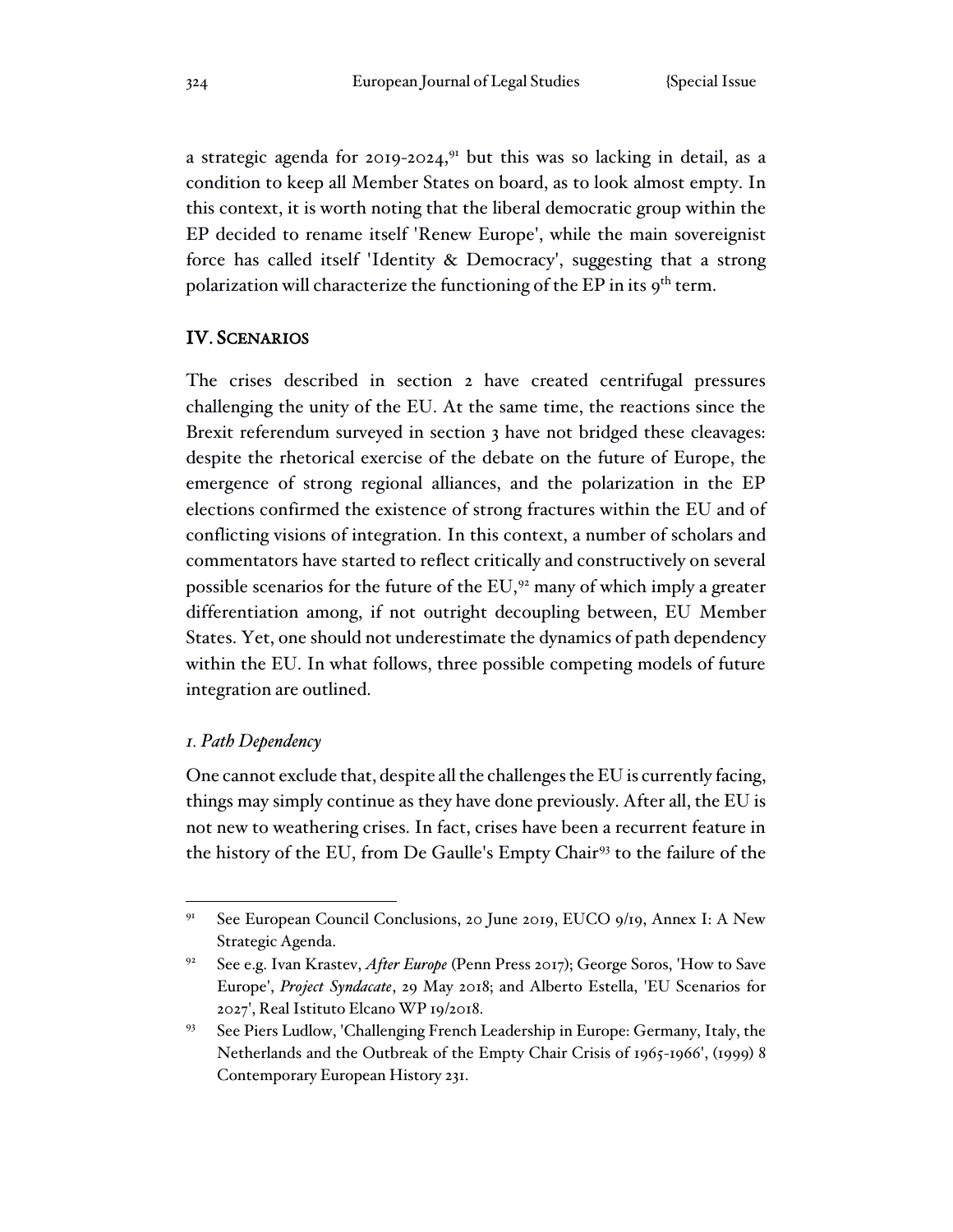European Constitution<sup>94</sup> and beyond. Hence, the EU may simply be able to resist yet another set of crises and muddle through. In fact, there are a number of policy areas where the EU is actually delivering – effectively –with its current governance and policy structures. In the field of international trade, for example, the EU has been able to achieve its objectives successfully. In the last five years, the EU has initiated a major free trade agreement with Japan<sup>95</sup> and started negotiations for new economic partnerships with, among others, Australia.<sup>96</sup> Moreover, despite a challenge by the Belgian region of Wallonia,<sup>97</sup> the EU Council signed a comprehensive economic trade agreement with Canada<sup>98</sup> and the European Commission received a mandate to start new trade negotiations with the US,<sup>99</sup> averting (so far) the threats of a tariff war with the Trump administration.<sup>100</sup>

The fact that the EU works – at least in some policy areas – is not irrelevant, as it strengthens the status quo and reduces the impetus for reform. In fact, as economists have shown, institutional systems follow a logic of path dependency, and reforms usually occur only when they are 'Pareto-optimal'. Path dependency means that once an economic process or a governance arrangement is in place over-time, it becomes locked-in and it will be difficult to change it, as institutional actors become accustomed to the status quo.<sup>101</sup> Pareto-optimality refers to a state of allocation of resources from which it is impossible to reallocate so as to make any one individual or preference criterion better off without making at least one individual or preference criterion worse off: this means that improvements to a given equilibrium can

<sup>94</sup> See Nick Barber et al (eds), *The Rise and Fall of the European Constitution* (Hart 2019).

<sup>95</sup> See EU-Japan Economic Partnership Agreement.

<sup>96</sup> See European Commission press release, 'EU and Australia launch talks for a broad trade agreement', 18 June 2018, IP/18/4164.

<sup>97</sup> Opinion 1/17 on CETA, Judgment of 30 April 2019, (fining CETA's mechanism for the settlement of disputes between investors and states as compatible with EU law).

<sup>98</sup> See EU-Canada Comprehensive Economic Trade Agreement OJ [2017] L11/23.

<sup>99</sup> See Council decision of 15 April 2019 authorizing the opening of negotiations with the United States of America for an agreement on the elimination of tariffs for industrial goods, Doc 6052/19.

<sup>&</sup>lt;sup>100</sup> Joint EU-US Statement, 25 July 2018, STATEMENT/18/4687.

<sup>&</sup>lt;sup>101</sup> See Kurt Dopfer, 'Toward a Theory of Economic Institutions: Synergies and Path Dependency' (1991) 25 Journal of Economic Issues 535.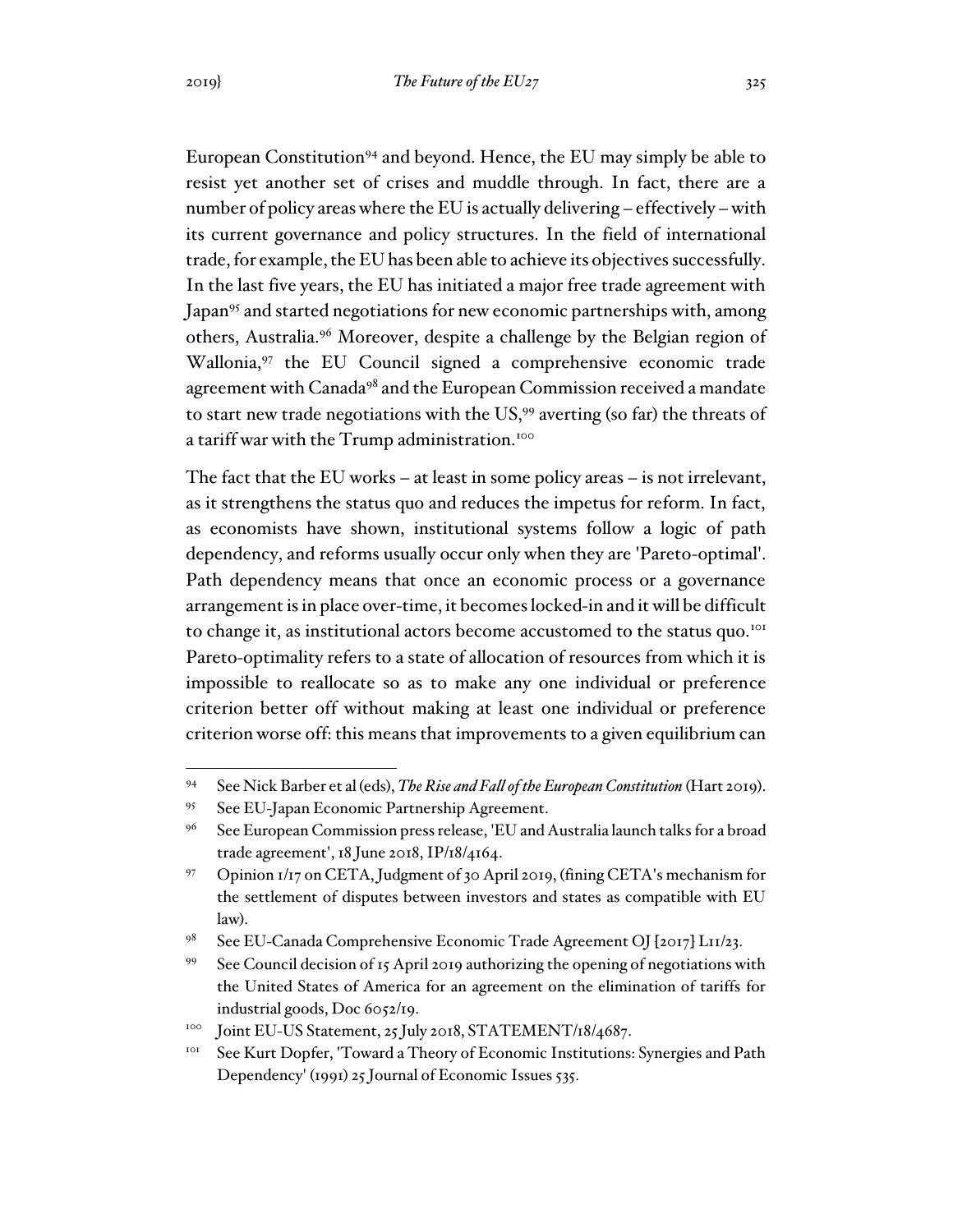only occur if no one loses out of the change. Applied to the EU, these insights suggest that reforming the EU at 27 will be a daunting task if states and EU institutions are accustomed to existing governance practices, and if reform scenarios threaten to make some countries worse off, given the requirement that any amendment to the EU Treaties be made by unanimous consent.<sup>102</sup>

However, one cannot underestimate the novelty of the challenges the EU is facing today. Moreover, the ability of the EU to work in given areas, such as international trade, conceals the fact that this is a special domain where the institutional structures of the EU actually support effective governance. In fact, the EU treaties make the common commercial policy an exclusive competence of the EU,<sup>103</sup> vesting the power to handle international negotiations in the European Commission, subject to the mandate of the Council, which operates under qualified majority voting, and to the oversight of the EP.<sup>104</sup> Yet, in most other areas of high politics, the EU does not follow the same supranational logic. On the contrary, intergovernmental modes of governance generally prevail, with the European Council mostly in charge of decision-making. As is well known, this has led to paralysis and increased inter-state tensions, since intergovernmental institutions are unable to overcome the conflicting national interests of the Member States and thus solve the problems at hand.<sup>105</sup> In this context, it is not clear that states will have an interest in maintaining the status quo, or that the system will be strong enough to withstand pressures for change.<sup>106</sup>

# *2. Differentiation*

It is for these reasons that an alternative scenario is one of increasing differentiation within the EU, a mode of integration which tries to reconcile heterogeneity within the EU by allowing Member States to participate in

 $^{102}$  See Art. 48 TEU.

<sup>&</sup>lt;sup>103</sup> Art. 3 TFEU.

<sup>&</sup>lt;sup>104</sup> Art. 207 TFEU.

<sup>105</sup> See Federico Fabbrini, 'Constitutional Crisis and Institutional Reform: The European Union at the Crossroad' (2017) 32 Connecticut Journal of International Law 285.

<sup>&</sup>lt;sup>106</sup> Dermot Hodson and Uwe Puetter, 'The European Union in Disequilibrium', (2019) Journal of European Public Policy 3.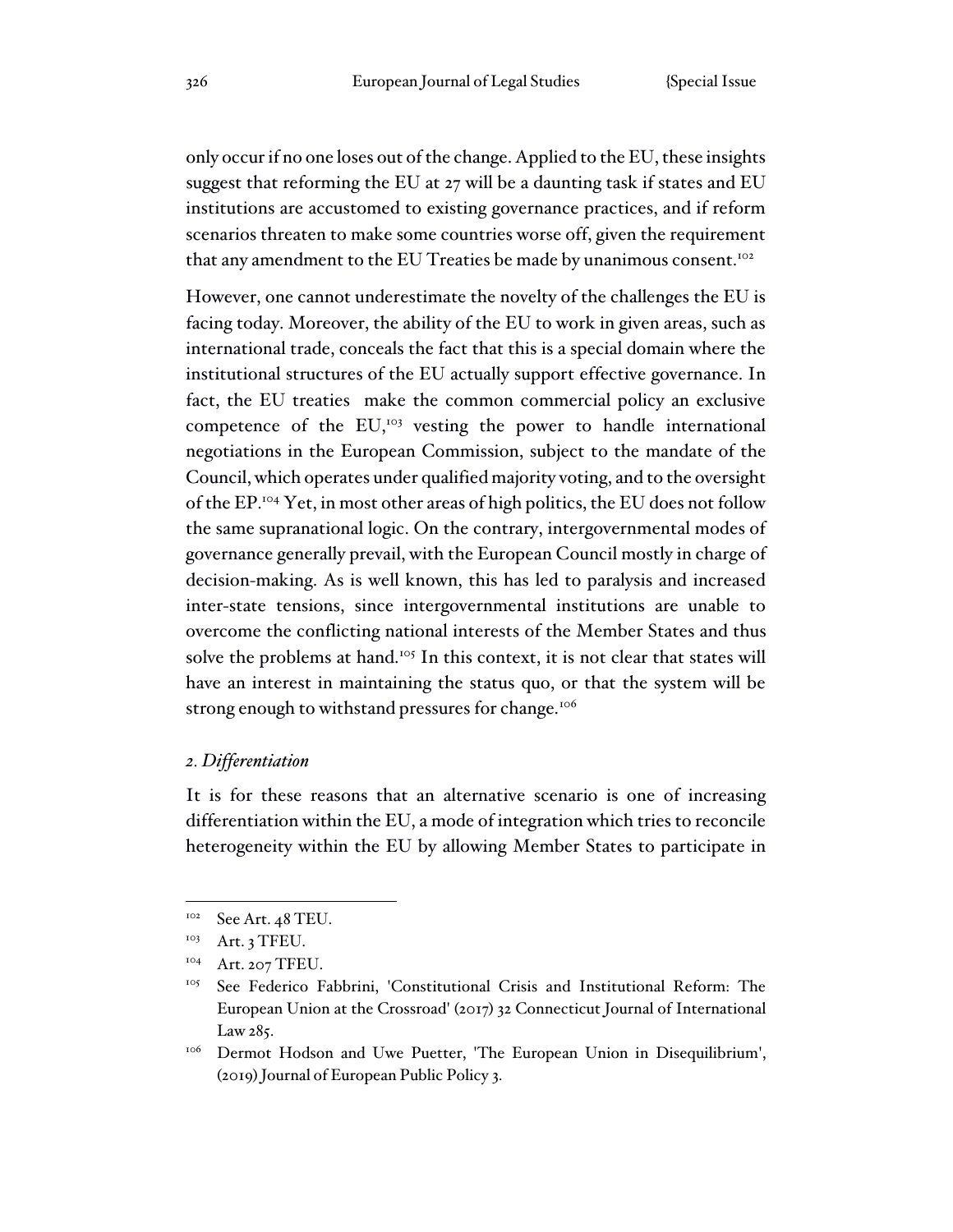specific EU policies on a voluntary basis.<sup>107</sup> Differentiation is by no means new to the EU, as it finds its roots in the Treaties of Maastricht and Amsterdam and the establishment of opt-outs (notably on euromembership) and closer cooperation (including in the field of defense).<sup>108</sup> Nevertheless, in recent times differentiated integration has increasingly become a tool to deal with deadlock and diverging ideological preferences in highly salient policy areas.<sup>109</sup> For instance, the project of establishing a European Public Prosecutor Office (EPPO)<sup>110</sup> to investigate transnational crimes against the financial interests of the EU moved forward through enhanced cooperation with the support of only 20 Member States: Austria, Belgium, Bulgaria, Croatia, Cyprus, Czech Republic, Estonia, Germany, Greece, Spain, Finland, France, Italy, Latvia, Lithuania, Luxembourg, Portugal, Romania, Slovenia and Slovakia. Not surprisingly, among the nonparticipating Member States are Poland and Hungary, two countries subject to the Article 7 procedure.<sup>111</sup> The efforts by the Romanian government to oppose the appointment of a Romanian anti-corruption prosecutor to lead EPPO<sup>112</sup> signaled how differentiation in policy areas connected to the area of freedom, security and justice is perhaps inevitable at a time when the rule of law is under threat in a number of Member States.

The idea of embracing differentiation as a strategy to pursue integration at challenging times has been officially endorsed not only by the Commission, as one of its scenarios for the Future of Europe, $113$  but also by several states, including the Eurozone big four: Germany, France, Italy and Spain.<sup>114</sup> In fact,

<sup>&</sup>lt;sup>107</sup> See generally Alex Stubb, 'A Categorization of Differentiated Integration', (1996) 34 Journal of Common Market Studies 283.

<sup>108</sup> See Bruno De Witte et al (eds), *Between Flexibility and Disintegration* (Elgar 2017).

<sup>&</sup>lt;sup>109</sup> See also Maria Demertzis et al., 'One size does not fit all: European Integration by Differentiation', Bruegel Policy Brief 3/2018.

<sup>&</sup>lt;sup>110</sup> See Council Regulation (EU) 2017/1939 of 12 October 2017 implementing enhanced cooperation on the establishment of the European Public Prosecutor's Office OJ [2017] L283/1.

 $111$  See n 41-42.

<sup>&</sup>lt;sup>112</sup> See Kit Gillet, 'Ex Corruption Fighter in Romania, Shortlisted for Top E.U. Job, Faces Foes at Home', *The New York Times*, 10 February 2019.

 $113$  European Commission white paper (n 51).

<sup>114</sup> See Déclaration au Sommet informel Allemagne, Espagne, France, Italie à Versailles, 6 March 2017.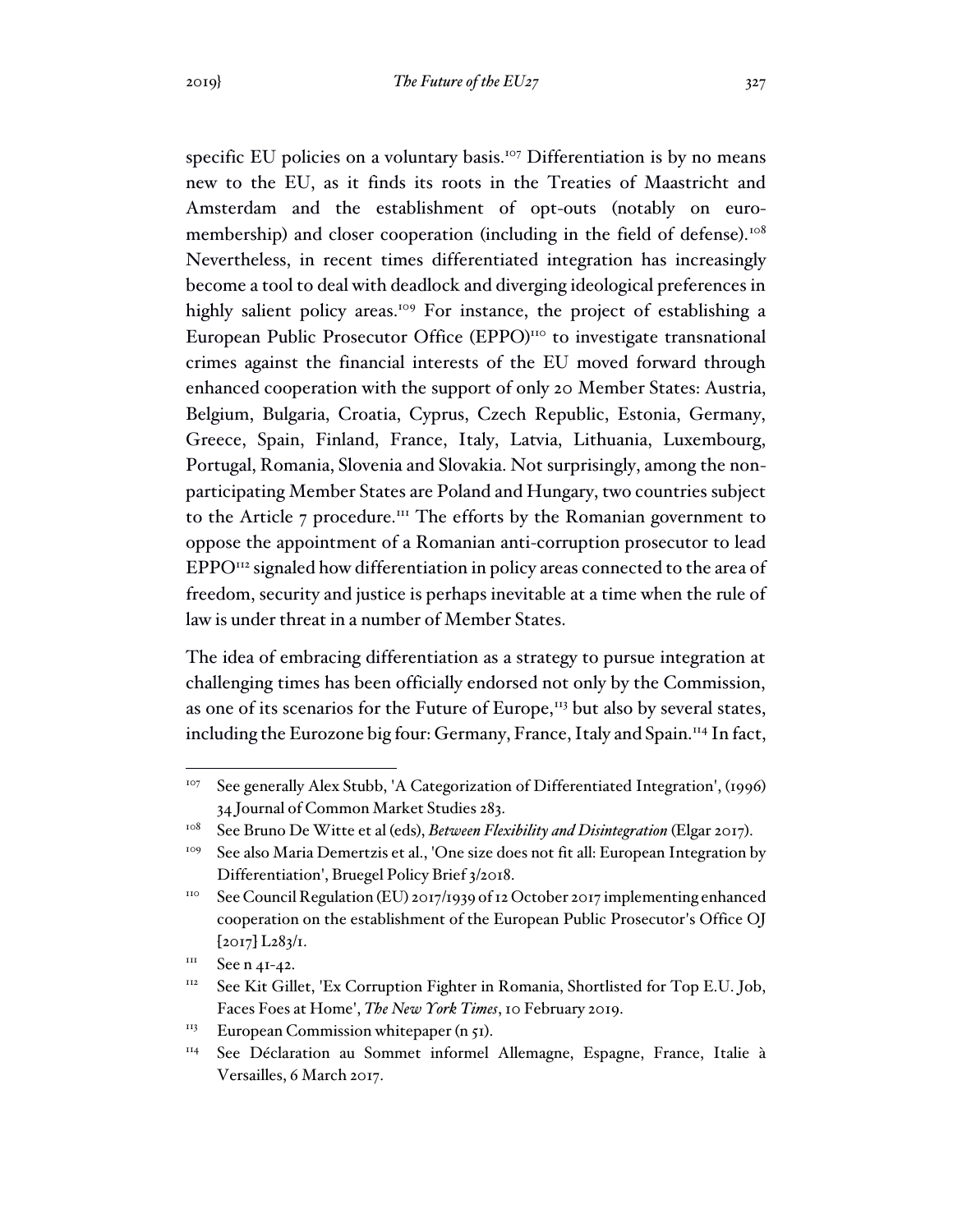France recently launched a form of differentiation to break the deadlock at EU level in setting up a solidarity-based system to manage the migration influx, by striking a deal with 13 other EU Member States on a voluntary basis.<sup>115</sup> Even the EP, albeit with some reluctance, referred to differentiated integration in an ad hoc resolution in January 2019.<sup>116</sup> As it pointed out, differentiated integration 'has sometimes allowed for the deepening and widening of the EU to be pursued simultaneously'.<sup>117</sup> As a consequence, the EP underlined that 'one cannot oppose differentiation and integration, nor can one present differentiation as an innovative path for the future of the Union'.<sup>118</sup> Nonetheless, noting that differentiation 'is often perceived as a path towards the creation of first- and second-class Member States',<sup>119</sup> it concluded that 'that differentiation should only be conceived of as a temporary step on the path towards more effective and integrated policymaking.'<sup>120</sup>

Whatever the benefits of differentiation, it is well known that this strategy suffers from a number of difficulties, not least the risk of actually being unable to effectively differentiate. The case of cooperation in the field of defense is telling from this point of view.<sup>121</sup> Following the decision of the UK to leave the EU, the European Council eventually agreed for the first time in June 2017 on the need to launch an inclusive and ambitious Permanent Structured Cooperation (PESCO) in the field of defense pursuant to Article  $42(6)$  TEU.<sup>122</sup> In December 2017, the Council formally approved the creation of PESCO on the understanding that Member States participating in the military cooperation 'shall make contributions which fulfill the more binding

<sup>115</sup> 'Migrants: 14 pays européens s'accordent sur un 'mécanisme de solidarité'', *France24*, 22 July 2017.

 $1116$  European Parliament resolution of 17 January 2019 on differentiated integration, P8\_TA-PROV(2019)0044.

 $117$  Ibid.,  $E$ .

<sup>&</sup>lt;sup>118</sup> Ibid.

 $119$  Ibid.,  $\zeta$ C.

 $120$  Ibid.,  $\sqrt[6]{3}$ .

<sup>121</sup> See Federico Fabbrini, 'Do NATO Obligations Trump European Budgetary Constraints?' (2018) 9 Harvard National Security Journal 121.

<sup>&</sup>lt;sup>122</sup> See European Council Conclusions, 22-23 June 2017, EUCO 8/17, §8.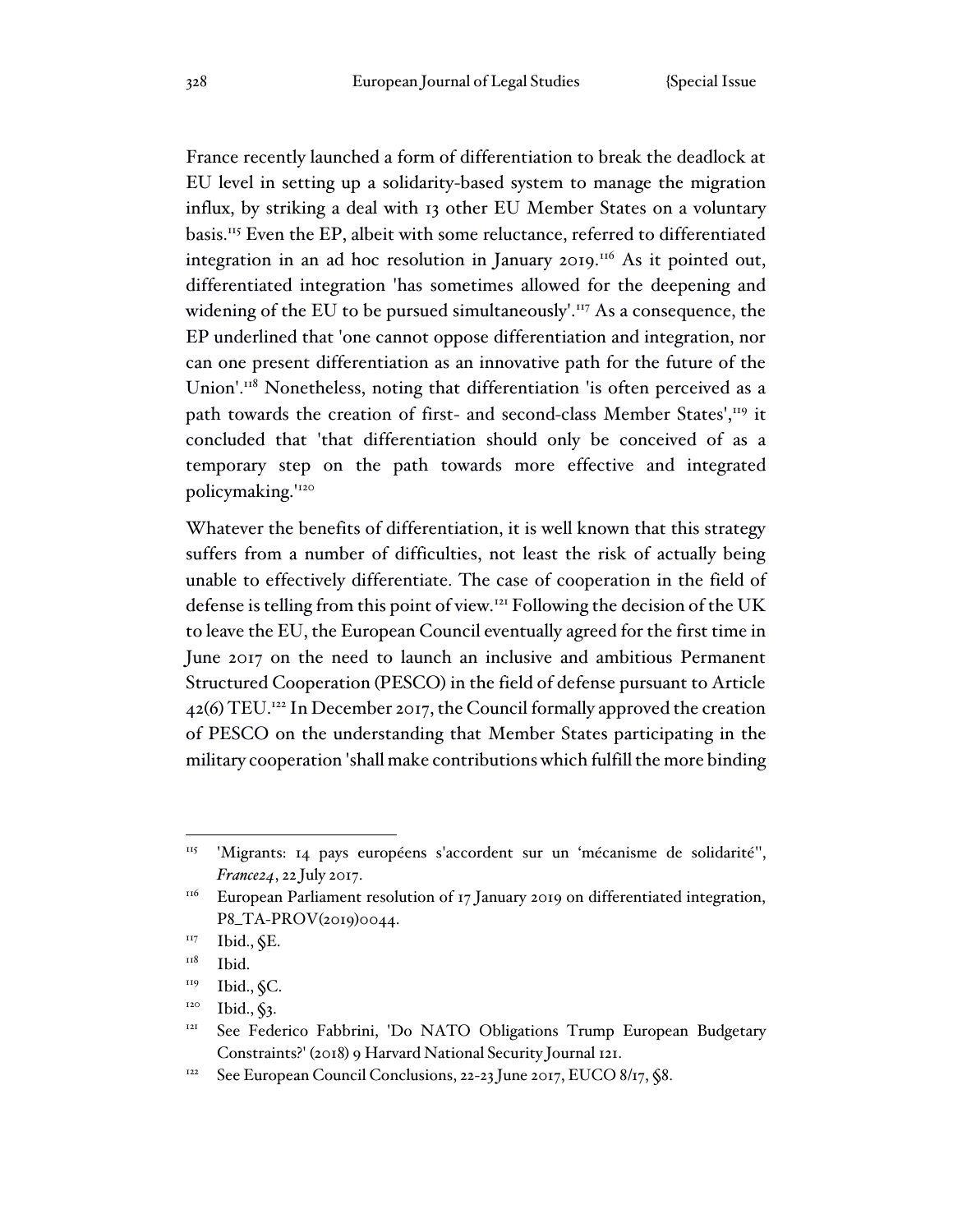commitments which they have made to one another'.<sup>123</sup> In March 2018, the Council gave its blessing to the first operational projects.<sup>124</sup> Nevertheless, the heterogeneity of the 25 participating Member States, all except Denmark and Malta, quickly diluted the impact of the project, leading France – the EU Member State with traditionally the greater strategic culture and military projection, as confirmed by its seat within the UN Security Council and its possession of the nuclear deterrent – to establish an alternative European Intervention Initiative.<sup>125</sup> This project, which involves only 10 countries (including the UK and Denmark), is designed to bring together EU states sharing a common vision regarding security concerns, thereby creating a framework for selective cooperation outside the structures of the EU. This may be a model to be used elsewhere.

### *3. Decoupling*

It is in this framework that the scenario of decoupling – involving the outright separation of those Member States favoring more and those favoring less integration into two distinct organizations – has also conceptually emerged as a possible option for the future.<sup>126</sup> The idea that a subset of Member States could consolidate their cooperation through separated structures outside the EU has led some to suggest that the Eurozone should become the framework for the creation of a 'core Europe'.<sup>127</sup> In response to the euro-crisis, Eurozone states have adopted *inter se* treaties outside the EU legal order to deepen their integration, including by establishing a Euro Summit as an ad hoc body grouping the leaders of the Eurozone countries, $128$ 

<sup>&</sup>lt;sup>123</sup> Council Decision (CFSP) 2017/2315 of 11 December 2017 Establishing Permanent Structured Cooperation (PESCO) and Determining the List of Participating Member States, OJ [2017] L 331/57, Art 3(1).

<sup>&</sup>lt;sup>124</sup> Council Decision (CFSP) 2018/340 of 6 March 2018 establishing the list of projects to be developed under PESCO, OJ [2018] L65/24.

<sup>&</sup>lt;sup>125</sup> French Minister of Defence Florence Parly, speech at the European Council on Foreign Relations, Paris, 28 May 2018.

<sup>&</sup>lt;sup>126</sup> See in particular Sergio Fabbrini, *Europe's Future* (Cambridge University Press 2019)

<sup>&</sup>lt;sup>127</sup> See especially Jean-Claude Piris, *The Future of Europe: Towards a Two-Speed EU?* (Cambridge University Press 2012).

<sup>&</sup>lt;sup>128</sup> See Treaty on Stability, Coordination and Governance in the Economic and Monetary Union, 2 March 2012, Art. 12.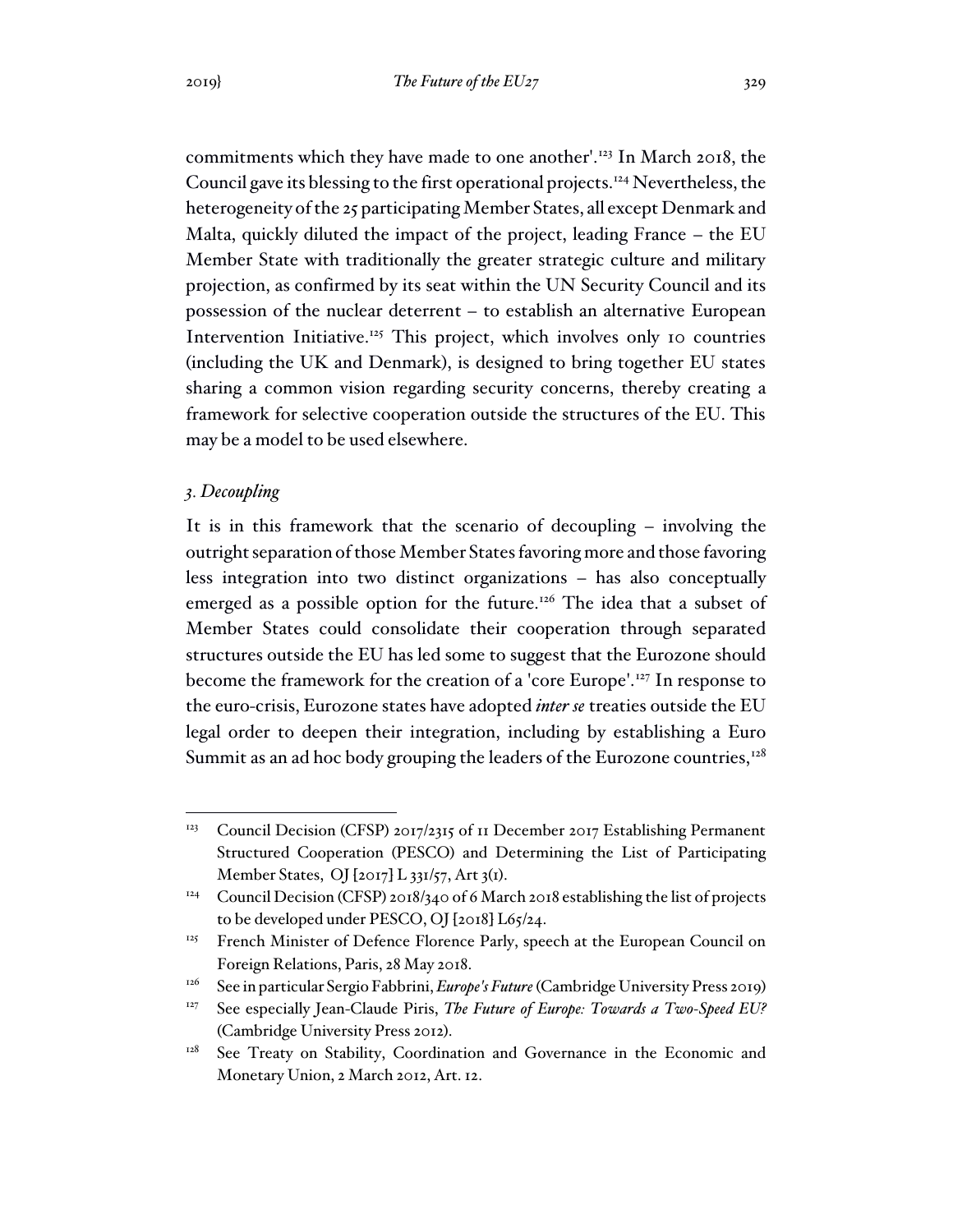an ESM to assist failing states,<sup>129</sup> and a Single Resolution Fund to support failing banks.<sup>130</sup> But monetary union requires even greater federalization, particularly in order to establish a fiscal capacity, with the connected problems of taxation and representation.<sup>131</sup> In the future, if efforts to deepen and complete EMU were to succeed, therefore, this may lead to the consolidation – de facto to the side of the EU, through a web of separate international treaties – of a new organization, with its own institutions and governance rules for Member States of the Eurozone. In such a scenario, the EU27 would not disappear but it would be increasingly shadowed by a separate union for a smaller subset of Member States, those which decided 20 years ago to share a single currency, a hallmark of sovereignty.

However, the potential ability of the Eurozone to operate as a union within the Union faces two limitations. First, not least because Donald Tusk – who comes from a non-Eurozone state (Poland) – was in 2014 appointed as President of the Euro-Summit, ongoing debates around EMU reform have been extended to non-Eurozone countries and are thus now undertaken in an inclusive format.<sup>132</sup> While this catered to the interests of countries such as those of the Hanseatic League – which by involving non-Eurozone countries can restrict the dominance of France and Germany on Eurozone matters, including their shared ambition to complete EMU – it is clear that this weakens the ability of the Eurozone to operate as a platform to promote further integration between a core group of states. Second, the attacks of the populist Italian government against the EMU institutional architecture and fiscal rules suggest that this framework may actually be too inclusive to act as the springboard for a renewal of the EU project. As such, the feasibility of a scenario in which the Eurozone served to underpin greater integration among a subset of Member States is by no means certain, at least in the short term.

 $129$  See ESM Treaty (n 18).

<sup>&</sup>lt;sup>130</sup> See Agreement on the transfer and mutualisation of contributions to the Single Resolution Fund, 21 May 2014.

<sup>&</sup>lt;sup>131</sup> See further Federico Fabbrini, 'A Fiscal Capacity for the Eurozone: Constitutional Perspectives', study commissioned by the European Parliament Constitutional Affairs Committee, February 2019.

<sup>132</sup> Euro Summit, Leaders' Agenda, 23 March 2018.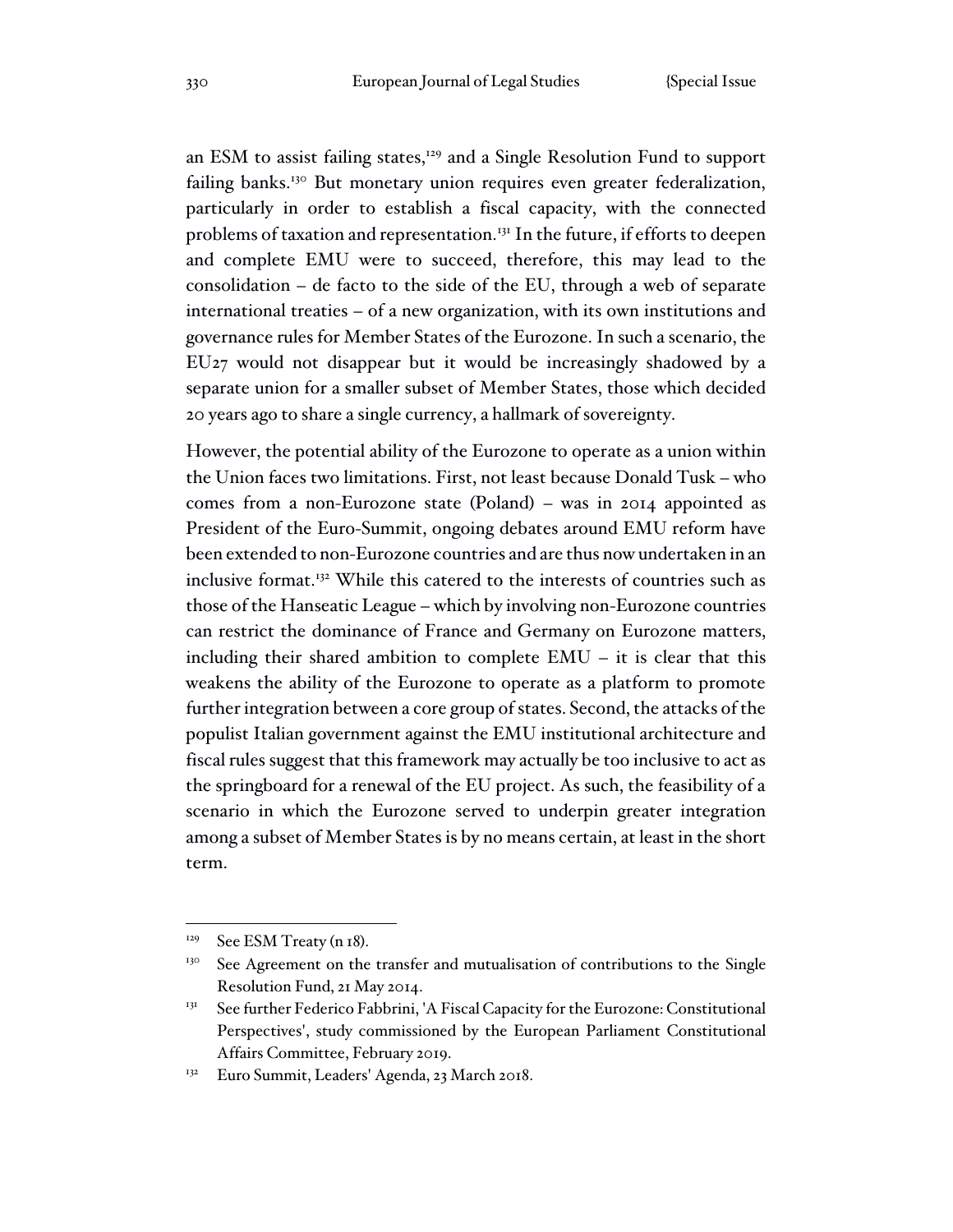If this were the case, then, efforts to push for further European integration might occur on an even smaller scale. In this regard, the recent conclusion by France and Germany of the Treaty of Aachen in January 2019 indicates a possible way forward.<sup>133</sup> In this bilateral agreement, the two core EU/Eurozone Member States committed to deepening their integration at all levels, including with the aim of achieving a 'franco-german economic zone endowed with common rules.<sup>134</sup> In fact, the Treaty also creates a new organizational structure for Franco-German cooperation<sup>135</sup> and a commitment to advance joint proposals on all major European issues.<sup>136</sup> While the Preamble of the Treaty affirms that the two countries are interested 'to deepen their cooperation in the field of European policies with the aim to favor the unity, effectienss and cohesion of Europe, keeping open this cooperation to all Member States of the European Union'<sup>137</sup> it is clear that it could represent the nucleus of a new Europe, decoupled from the EU, to which only a few other like-minded EU Member States could be associated. Nonetheless, this scenario has raised concerns, which Germany

itself has sought to allay,<sup>138</sup> suggesting that its feasibility remains uncertain.<sup>139</sup>

<sup>&</sup>lt;sup>133</sup> See Treaty of Aachen (n  $73$ ).

<sup>134</sup> Ibid., Art. 20 ('zone èconomique franco-allemand dotée de règles communes')(my tranlation).

<sup>135</sup> Ibid. Art.s 23-26.

<sup>&</sup>lt;sup>136</sup> Ibid. Art. 2.

<sup>&</sup>lt;sup>137</sup> Ibid. Preamble ('à approfondir leur coopération en matière de politique européenne afin de favoriser l'unité, l'efficacité et la cohésion de l'Europe, tout en maintenant cette coopération ouverte à tous les États membres de l'Union européenne')(my translation).

 $138$  See Declaration of the Visegrad Group and the Federal Republic of Germany, 7 February 2019 (stating that 'There is no place for East–West, North–South, Old– New divides in the current European Union. [...] Unity is the key').

<sup>&</sup>lt;sup>139</sup> But see Hungarian Prime Minister Viktor Orban, Interview, *La Stampa*, 1 May 2019 (stating that 'oggi ci sono già tre Europe, ma fingiamo sia soltanto una [today there are already three Europes, but we pretend it is only one')(my translation) and Bundestag President Wolfgang Schauble, Interview, *Le Monde*, 26 May 2019 (stating that 'nous devons aller plus loin que le Traité de Lisbonne afin de render l'Europe plus efficace [we need to go beyond the Lisbon Treaty with the aim to make Europe more effective]')(my translation).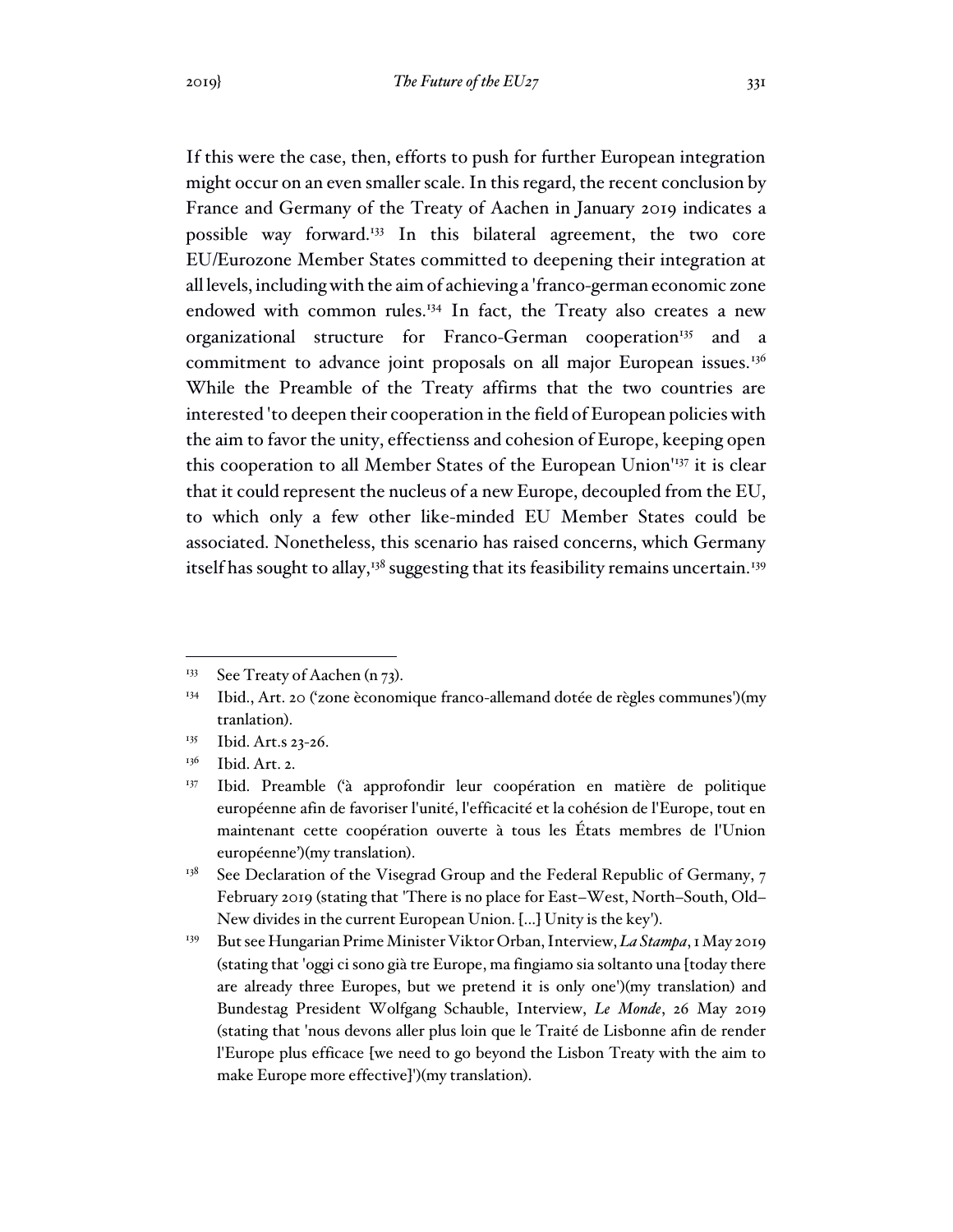## V. CONCLUSION

This article has analyzed three scenarios for the future of Europe beyond Brexit. As pointed out, while the EU 27 have been remarkably united in negotiating with the UK, they are heavily divided among themselves on crucial issues like EMU, migration and respect for foundational EU values. In fact, the euro-crisis, the migration crisis and the worsening rule of law backsliding in a number of EU Member States have left deep scars in the fabric of the EU. While rhetorical efforts have been made at the highest EU institutional level to chart a united way forward for the EU27 post-Brexit, Europe remains fractured along regional and political cleavages, as reflected in the the EP election. In this context, this article has outlined alternative scenarios for the future of Europe. As suggested, while the influence of path dependency in the functioning of the EU cannot be minimized, greater differentiation could become an inevitable response to Europe's current challenges. In fact, one cannot even exclude the possibility that, step by step, a new, separate organization of integration may emerge alongside the EU – either around the Eurozone or a smaller alliance of states championed by France and Germany, along the lines of the Treaty of Aachen – following a logic of outright decoupling.

None of these scenarios may be appealing for the future of Europe. An EU that simply muddles though the current difficulties will fail to address the citizens' calls for change,<sup>140</sup> made clear in the recent EP elections, a prospect which could be deleterious for the EU in the long-term, given citizens' growing expectations from, and scrutiny of, the EU.<sup>141</sup> Yet, if incrementalism may have reached its limits, an EU that differentiates with ever growing frequency will run into challenges of its own,<sup>142</sup> while the creation of an inner core of Member States pursuing deeper integration through a parallel organization would put an expensive geopolitical price-tag on the road

<sup>140</sup> See Ronan McCrea, 'Forward or Back: The Future of European Integration and the Impossibility of the Status Quo' (2017) 23 European Law Journal 66.

<sup>141</sup> See Catherine de Vries, *Euroskepticism and the Future of European Integration* (Oxford University Press 2018).

<sup>142</sup> See Bruno de Witte, 'The Law as Tool and Constraint of Differentiated Integration' EUI RSCAS Working Paper No 47/2019.